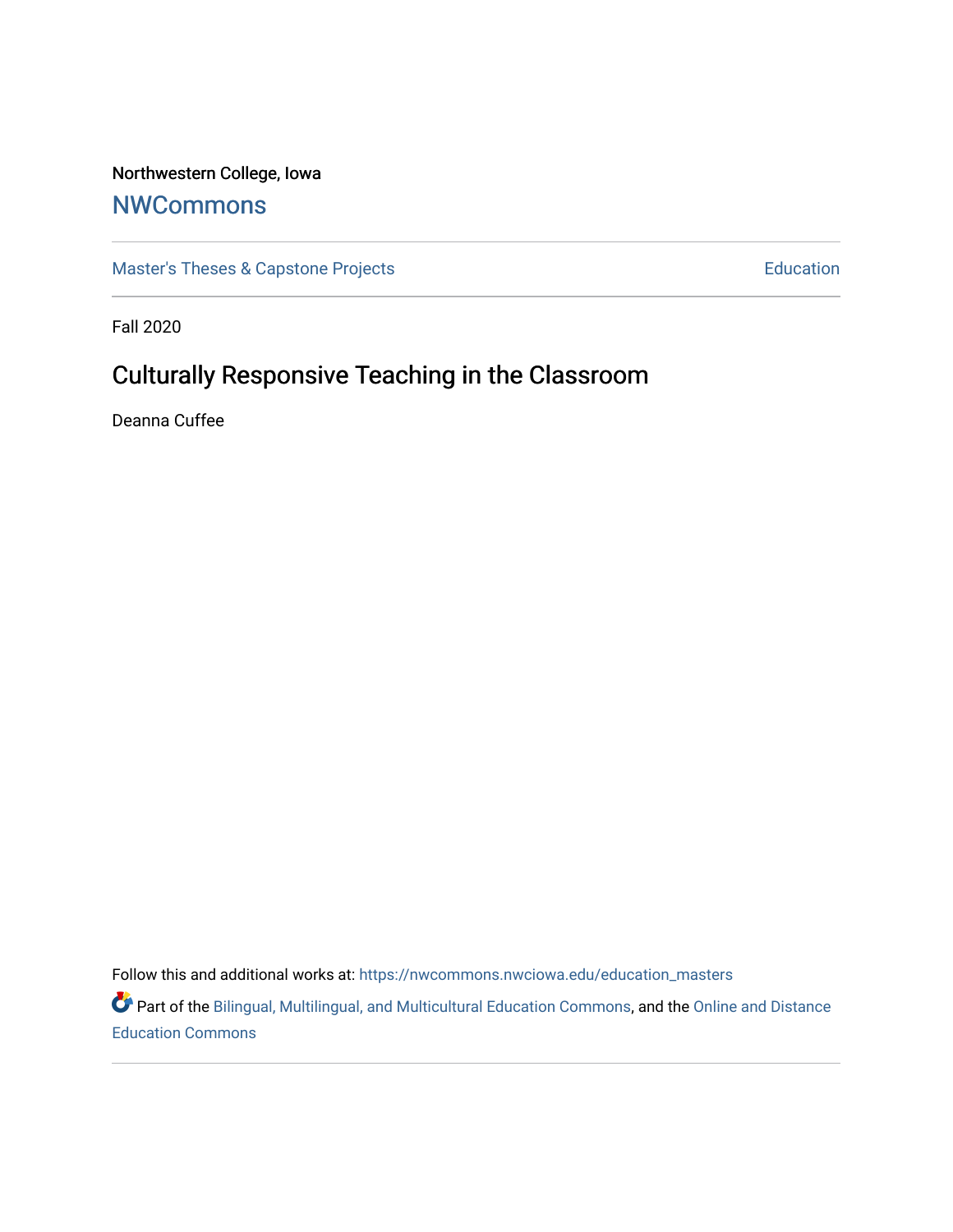The Impact of Culturally Responsive Teaching on Student Engagement

Deanna Cuffee

Northwestern College

An Action Research Project Presented in Partial Fulfillment of the Requirements For the Degree of Master of Education Dr. Angila Moffitt December 6, 2020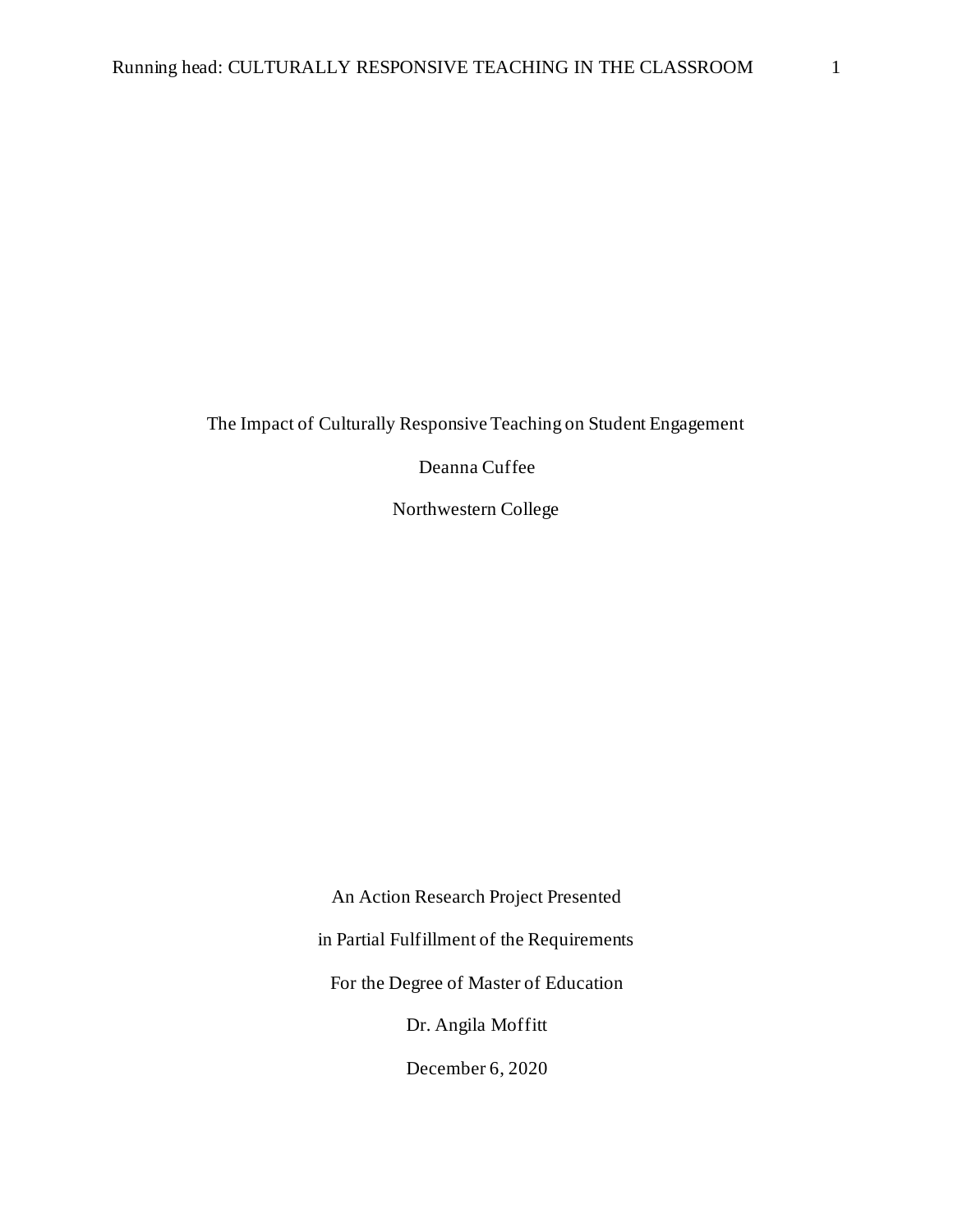## CULTURALLY RESPONSIVE TEACHING IN THE CLASSROOM

## Table of Contents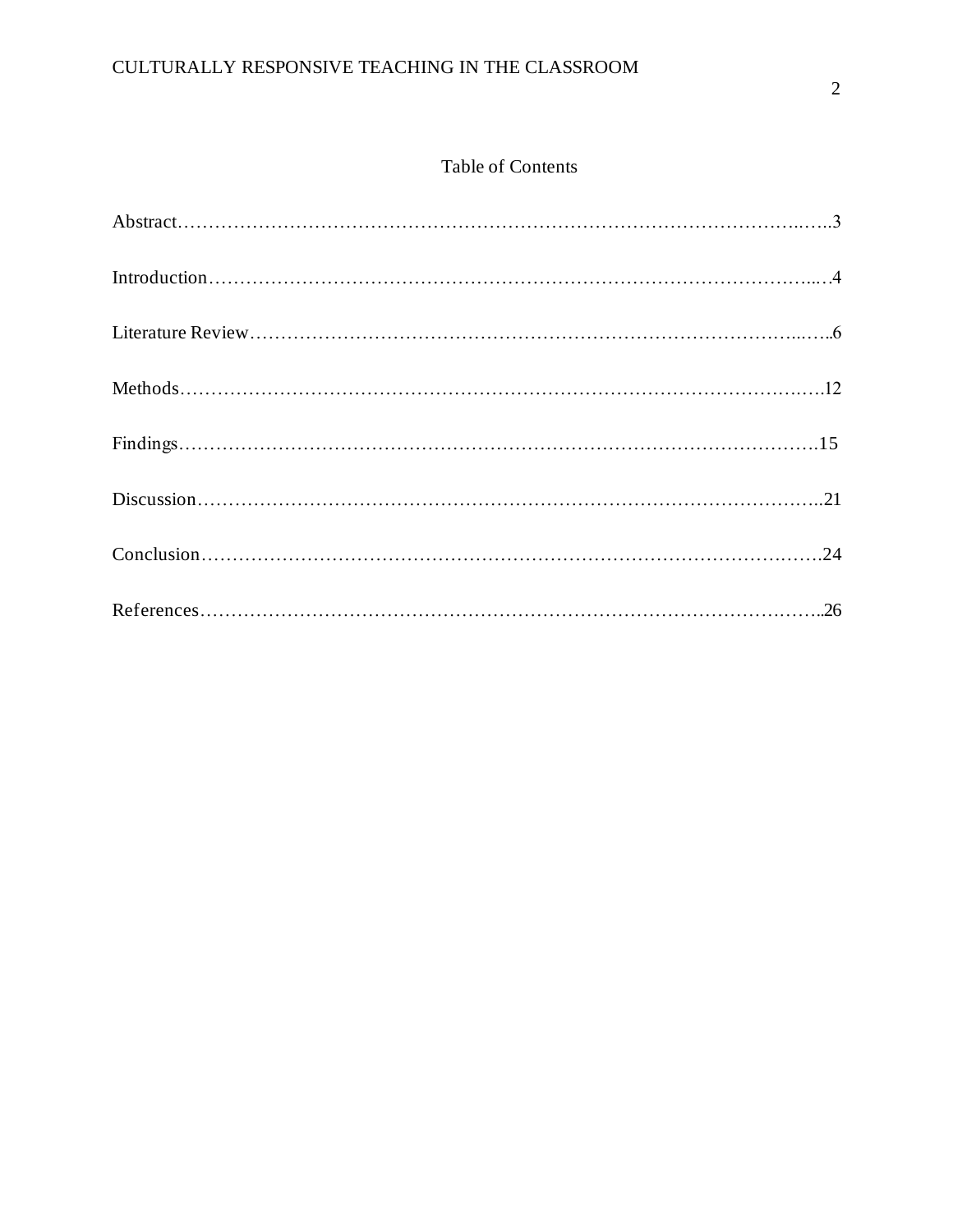### **Abstract**

This action research study investigates the relationship between culturally responsive teaching and the impact on student engagement. For six weeks, the researcher implemented culturally responsive teaching strategies in a virtual first-grade classroom. The participants included fourteen six- and seven-year-olds who attended a public school in Northern Virginia. The instruction was completed in a virtual setting due to the COVID-19 pandemic. At the start and conclusion of the study, students were given a survey to measure the class climate. Student engagement was observed daily and documented on a weekly observation tally sheet. The study found that implementing culturally responsive teaching in the classroom improved student engagement and built a positive class culture. The researcher recommends further studies on culturally responsive implementation in a physical classroom across multiple grade levels to validate the study results.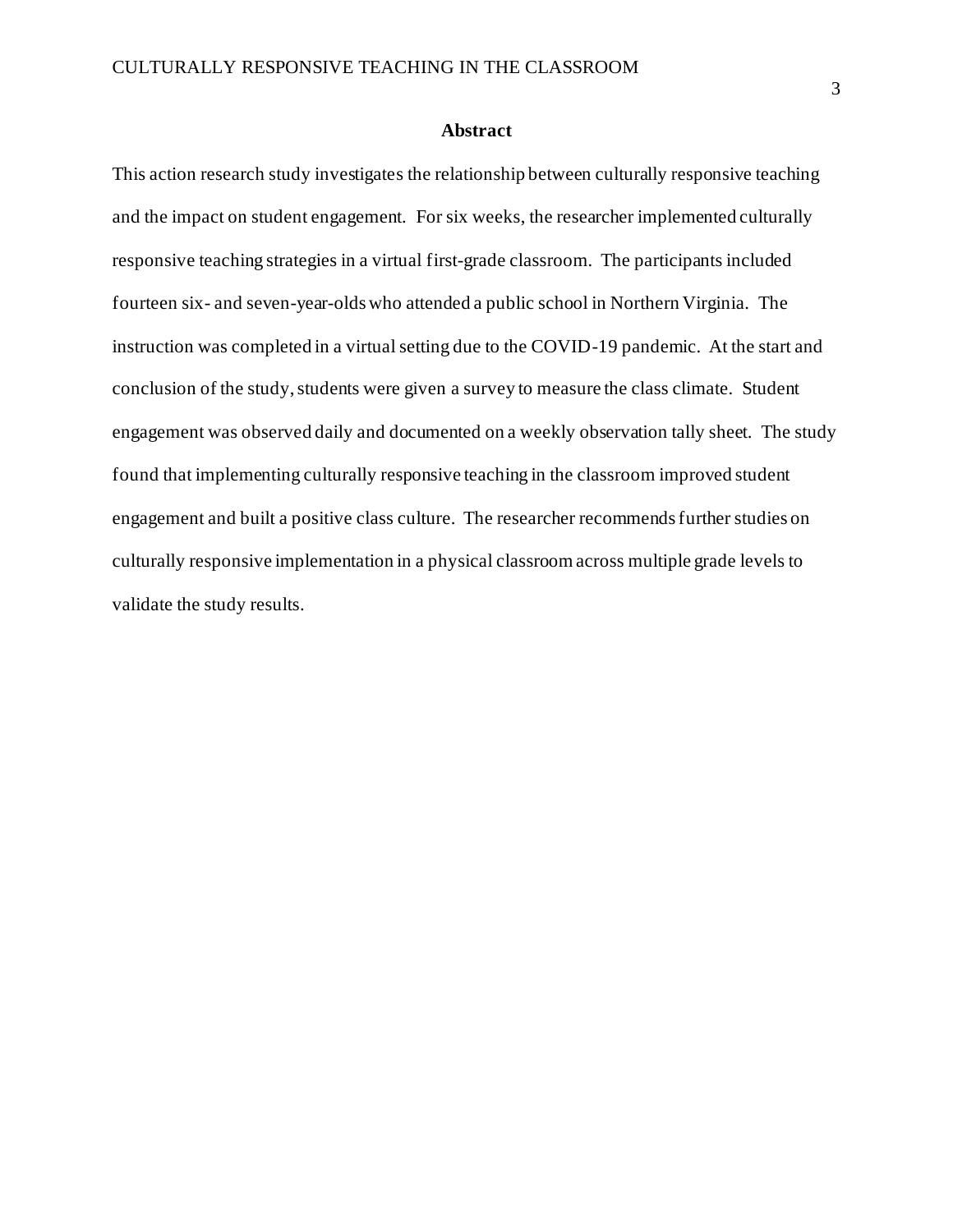#### **The Impact of Culturally Responsive Teaching on Student Engagement**

As our nation's demographics continue to change, students are growing up in a nation that has become more culturally diverse. According to the U.S. Census Bureau (2017), Blacks, Asians, Hispanics, and other racial minorities will make up a majority of the population by 2060. People with two or more races are projected to be the fastest-growing racial group, followed by Asians and Hispanics. Because diversity continues to grow across our country and in our schools, it is imperative educators understand the role culture plays in education today and how they can meet the needs of a diverse student population. One approach to meeting the needs of diverse learners and improving student engagement is called culturally responsive teaching. Culturally responsive teaching is defined as a framework that supports instruction based on a student's cultural background and life experiences (Gay, 2010). Teachers learn about their students' cultures and embrace them as they create instruction.

For various reasons, educators across the nation struggle to implement culturally responsive teaching in the classroom. A growing concern is that many educators face the challenge of both managing students' behaviors and creating an engaging class culture (Farinde-Wu, Glover, and Williams, 2017). One reason there continues to be a gap in managing student behaviors and creating an engaging atmosphere is that educators lack the understanding of cultural differences that allow them to build relationships with students. Additionally, as educators build relationships with their students, they demonstrate they value their culture, and students feel welcome and connected to their learning environment (Wanless & Crawford, 2016). Misunderstanding of cultural differences in the classroom results in student motivation and engagement gaps. While creating an engaging atmosphere in the classroom is essential, the inclusion of all students is equally a necessity. By including students of all racial, cultural, and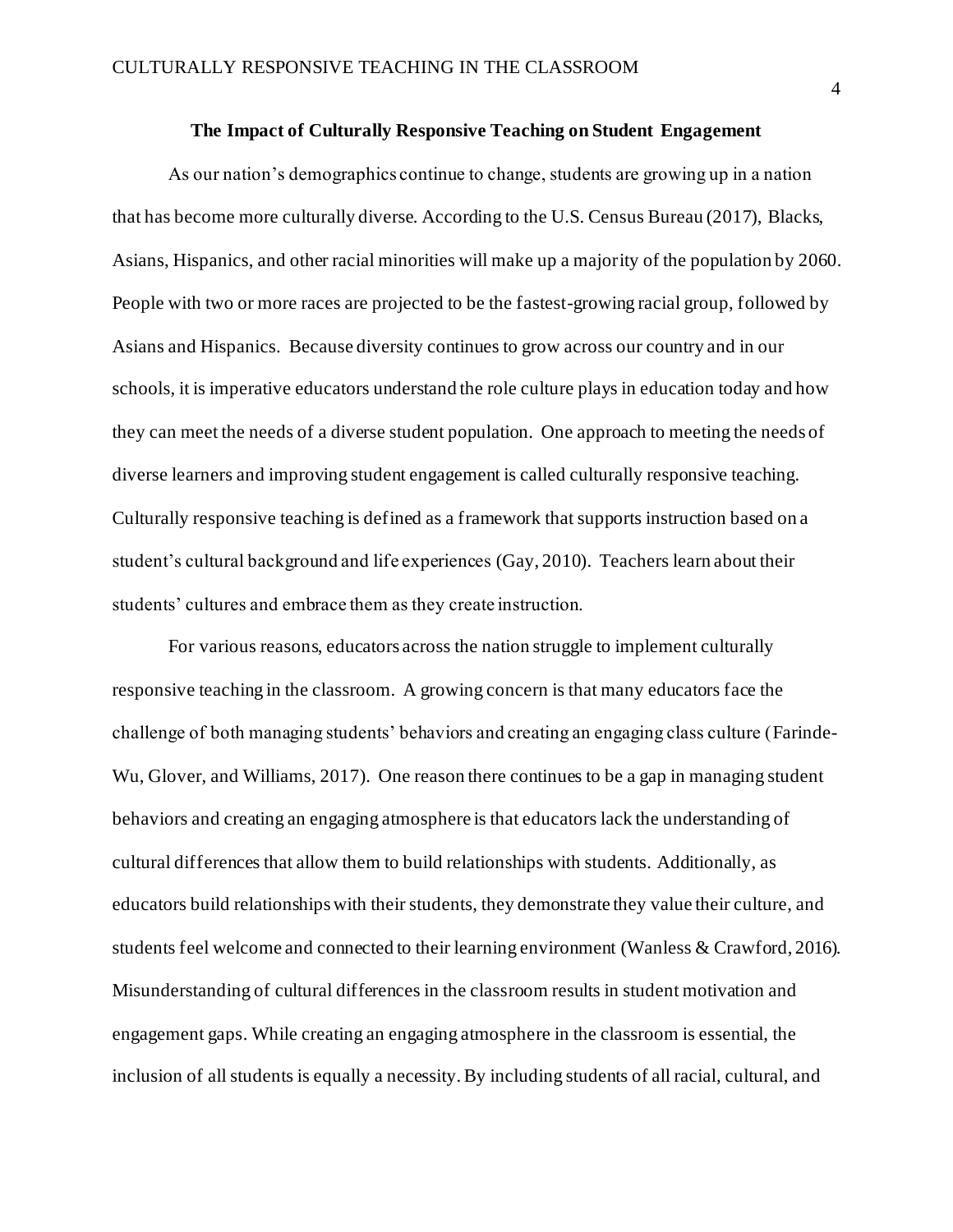economic backgrounds, we can ensure that students receive an equitable education and feel accepted in their learning environment.

The purpose of this action research is to identify the benefits of culturally responsive teaching (CRT) and its impact on student engagement in a diverse student population. Research indicates that culturally responsive practices are a practical way to affirm diversity, positively affecting academic achievement and student engagement (Okoye-Johnson, 2011). If students feel culturally accepted in their learning environment, then they will become more engaged and demonstrate higher academic achievement levels. Through this project, the research examines the effect of culturally responsive teaching on student engagement.

The following literature review examines CRT practices. The literature review was organized to define CRT from the viewpoint of prior researchers. The characteristics of CRT pedagogy are demonstrated as well as benefits for and arguments against CRT. The literature review concludes with various approaches research has shown to be effective in implementing CRT successfully.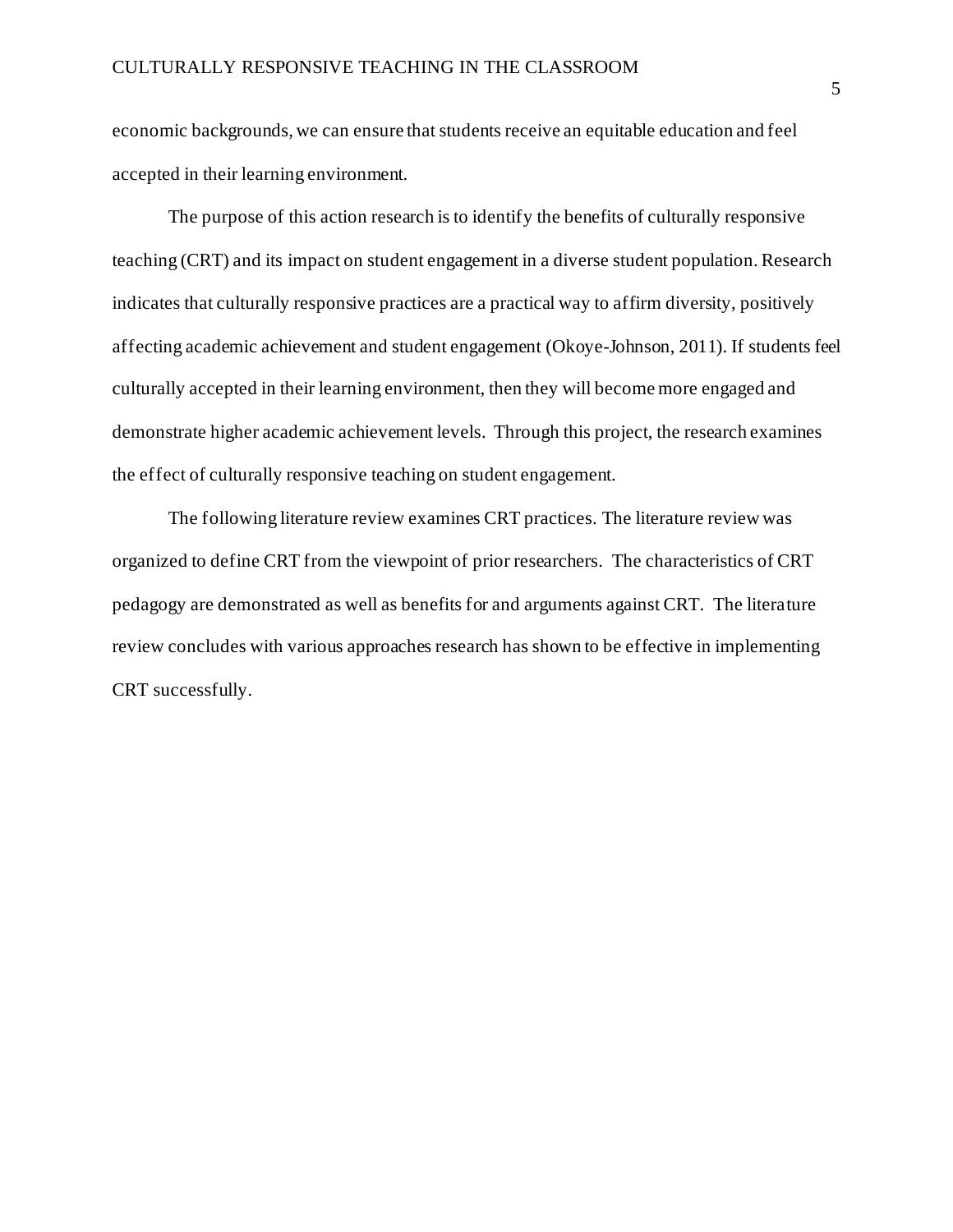### **Review of the Literature**

#### **Culturally Responsive Teaching**

While the definition of culturally responsive teaching continues to gain recognition, researchers have a central meaning. Culturally responsive teaching (CRT) is interpreted in many different ways but is most often defined as a teaching intervention that fosters good relationships between educators and students of different cultures as they engage in all aspects of the learning environment (Tabataze, 2015). In the simplest form, culturally responsive teaching is often referred to as a strategy that builds connections between school culture and home culture. In addition, Gay (2010) identifies two characteristics of a culturally responsive learning environment:

- 1. An inclusive environment that embraces students' languages, life experiences, and cultural backgrounds into the learning that occurs in the classroom.
- 2. An ability to make connections between the school environment and the culture in which students live.

Sleeter  $\&$  May (2012) identify CRT as a multicultural approach to teaching students from diverse backgrounds in culturally responsive ways without diminishing poverty, family dynamics, and community violence. Even though culturally responsive teaching can have varied definitions, it is an element of education that reflects on students' everyday life experiences and looks for ways to build connections between the home and school culture.

### **Characteristics of a Culturally Responsive Teacher**

Establishing characteristics of a culturally responsive teacher can be difficult as researchers have used different terminology to define culturally responsive teaching. A common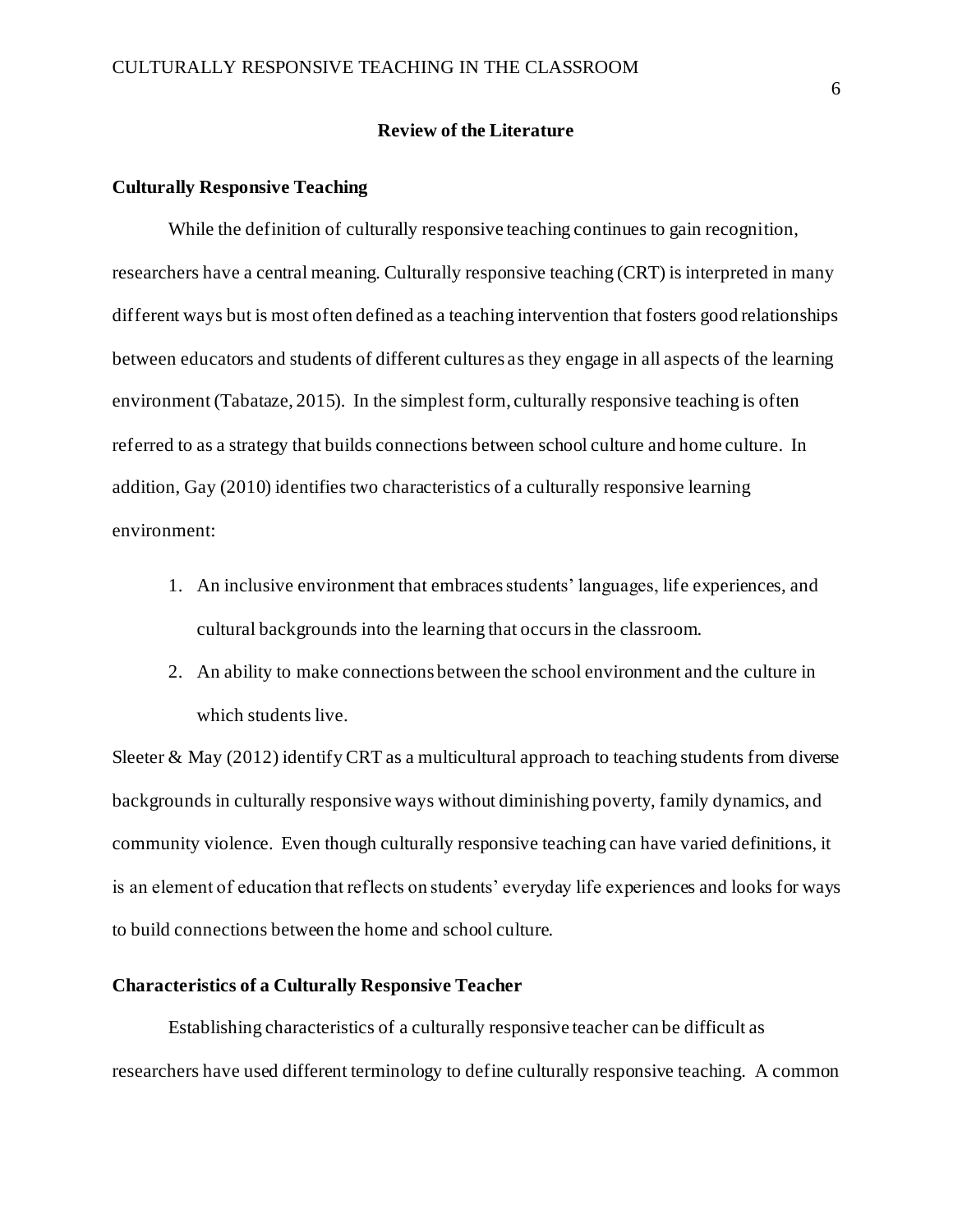characteristic is culturally responsive teachers reflect on the cultural backgrounds represented in the classroom while enhancing diversity and affecting student engagement (Okoye-Johnson, 2011). Likewise, researchers consistently find culturally responsive teachers modify their teaching approaches to promote inclusivity and cultural responsiveness (O'Leary et al., 2020). These approaches can be demonstrated by building a student-centered classroom and allowing students to engage in a meaningful and safe learning environment. Furthermore, Wu, Glover, &Williams (2017) outline several attributes of a culturally responsive teacher:

- Cultivates meaningful relationships with their students and parents.
- Believes all students can excel academically regardless of cultural or linguistic background.
- Encourages active teaching that supports cooperative learning.
- Increases student motivation, enthusiasm for learning, and academic achievement.
- Connects instruction to students' cultural backgrounds.

Although culturally responsive teaching requires flexibility and effort, Bonner, Warren  $\&$ Jiang (2018) find that CRT characteristics require teachers to be responsive to the students they serve in the classroom as this practice leads to equity in education. Culturally responsive teachers understand that diversity is inclusive of everyone, not just a single color or culture. In summary, researchers alike find that a culturally responsive teacher's characteristics first and foremost embrace students' culture and make it relevant to their learning

## **Benefits of Culturally Responsive Teaching**

As children enter school, they are expected to engage in cultural practices that are often much different than their own (Souto-Manning & Mitchell, 2015). Therefore, researchers have questioned for many years how teachers can benefit some of our youngest learners. Toppel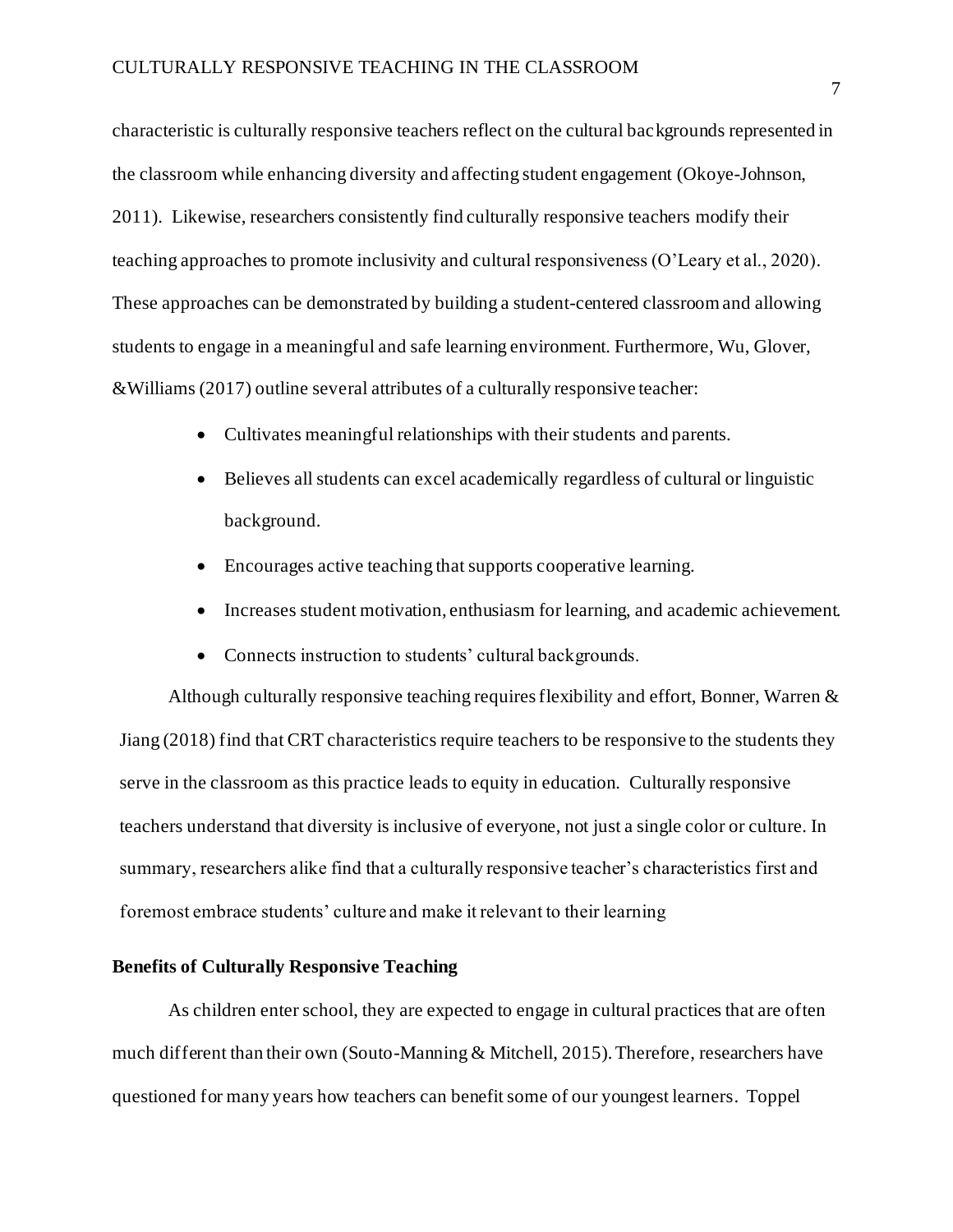(2015) found that one of the most significant benefits of culturally responsive teaching is that it connects students' experiences of the real world with literature and learning taking place in the classroom. According to Cummins (2011), research studies have shown that schools can significantly reduce the negative effects of a socio-economic disadvantage by ensuring students have access to a rich print environment that allows them to engage with literacy. Furthermore, providing students with literature in which they can relate to builds cultural practices that allow culturally diverse students to connect content knowledge to their lives outside of school. Paris & Alim (2014) argue that relevance in the curriculum cannot, alone, ensure students will be prepared to live in a diverse, global world. However, they believe that culturally responsive teaching can help students develop a positive cultural identity while learning the standard curriculum.

According to Ford & Russo (2016), research in the past decade has shown that CRT demonstrates a correlation between student engagement and cultural acceptance. Several scholars argue that diverse student identities based on social class, language proficiencies, and disabilities are often excluded from mainstream settings (Osher, Cantor, Berg & Steyer, 2018). However, through culturally responsive teaching, these student identities are accepted.

As research continues to show that educational experiences may discredit students of color, resulting in psychological distress and absenteeism (Cholewa, Goodman, West-Olatunji, Amatea, 2014), culturally responsive teaching pushes educators to examine new ways of engaging students in diverse settings. In the past, a traditional way of duplicating learning for all students in the same environment is being transformed through CRT to engage students and close achievement gaps for students of color. Likewise, Toppel (2015) found racial and culturally diverse students are empowered when content knowledge connects learning to their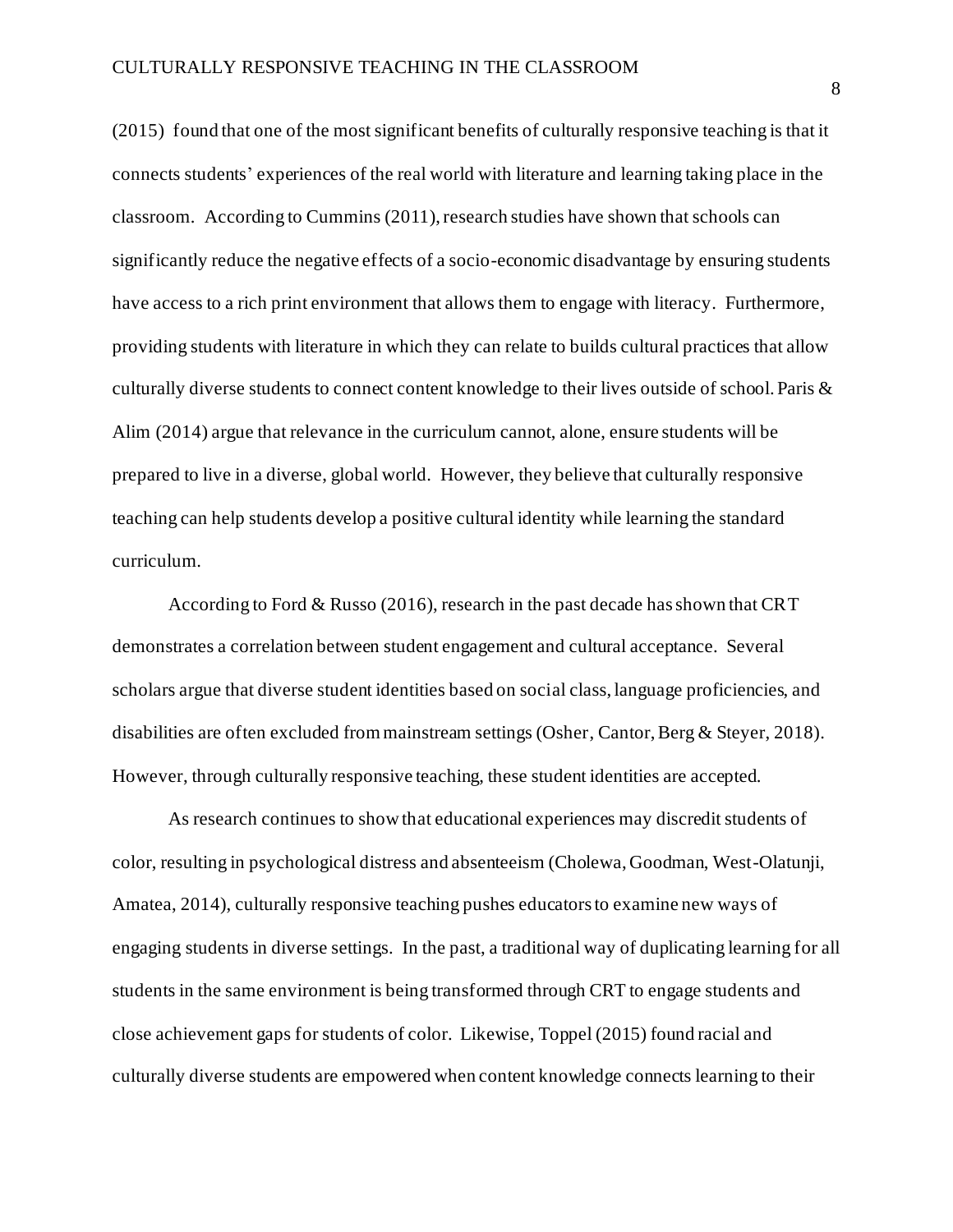lives outside of school. Unlike a traditional classroom, which tends to be teacher-directed, CRT allows students to solve problems in a way that relates to their personal experiences.

Culturally responsive teaching impacts diverse student settings and, as research demonstrates, is essential in our nation today. According to the U.S. Census Bureau (2017), Blacks, Asians, Hispanics, and other racial minorities will make up a majority of the population by 2060. People with two or more races are projected to be the fastest-growing racial group, followed by Asians and Hispanics. As research shows, diversity in many forms is on the rise, and teachers must find ways to embrace strategies that engage the ever-changing student population. Wanless (2016) finds that culturally responsive teaching is beneficial as educators are beginning to incorporate culture in learning, improving the opportunity to build a positive classroom environment for students of diverse backgrounds.

In summary, the most prominent benefit of culturally responsive teaching is that it fosters good relationships between educators and diverse students as they engage in all aspects of the learning environment. Culturally responsive teaching provides an opportunity to break down racial barriers in the school (Patterson, 2012) and promote a class culture of acceptance for all students. Ultimately, culturally responsive teaching allows students an opportunity to represent their backgrounds and learn to work effectively in a community.

#### **Arguments**

The effectiveness of culturally responsive teaching is questionable for some researchers as they feel teachers are often unaware of outside factors that impact student engagement. For example, Milner (2016) questions how CRT can impact student engagement unless teachers examine external factors that hinder students' ability to engage in their learning environment.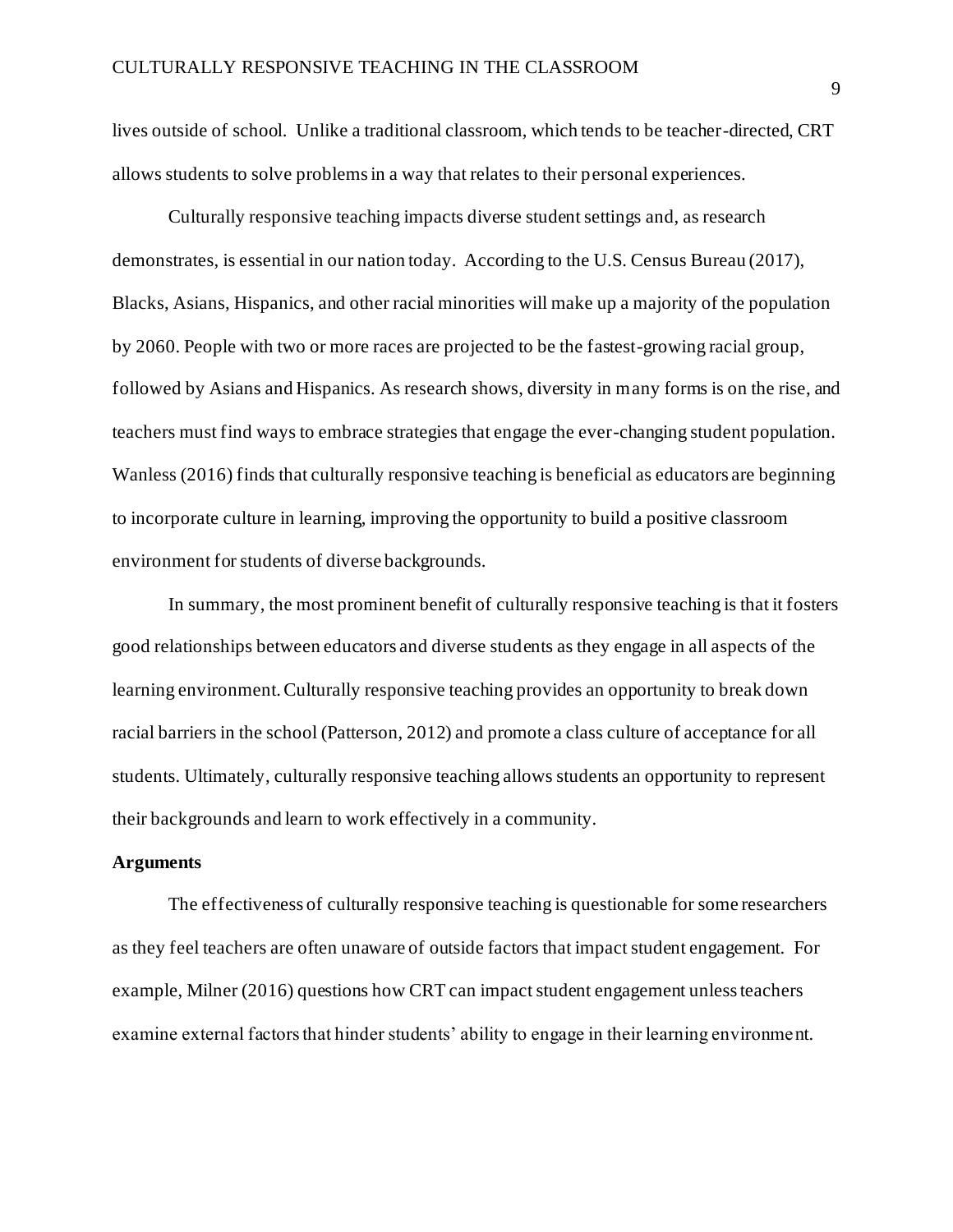Zeptke and Leach (2010) likewise agree that outside factors often impact minority students, particularly as they often lack the socioemotional support necessary for success in the classroom.

Another common argument that's been recycling for years is that research shows a significant gap between teacher education curriculum in culturally responsive teaching and classroom management, a disconnect that may hinder them from successfully implementing CRT in the classroom. In agreement, Akiba, Cockrell, Simmons (2010) question if teacher preparation programs are sufficiently preparing teachers to implement CRT in the classroom. Bennett (2012) also found that teacher preparation programs and staff development opportunities are essential in preparing teachers to meet the needs and learn to be culturally responsive to diverse student populations. Byrd (2016) agrees with prior research findings on the benefits of CRT, but questions if culturally responsive training alone would impact teachers from experiencing classroom management and academic achievement.

Research findings demonstrate that misunderstandings between teachers and diverse students can impact the effectiveness of CRT strategies. Teachers are often unaware of how diversity affects the way students' actions are interpreted and the ways interactions can occur with students (Dray & Wisneski, 2011). Prejudices and biases likewise can impact discipline decisions and the way teachers interact with their students. Research findings parallel the idea that unconscious assumptions and fears are responsible for the traditionally disproportionate number of suspensions for students of color (Mayfield & Wade, 2015). When prejudices and biases can be eliminated, student suspensions may decrease, which will lead to better attendance and higher student engagement.

In summary, several researchers have found valid arguments that question the impact of culturally responsive teaching on student engagement. A common theme was that as diversity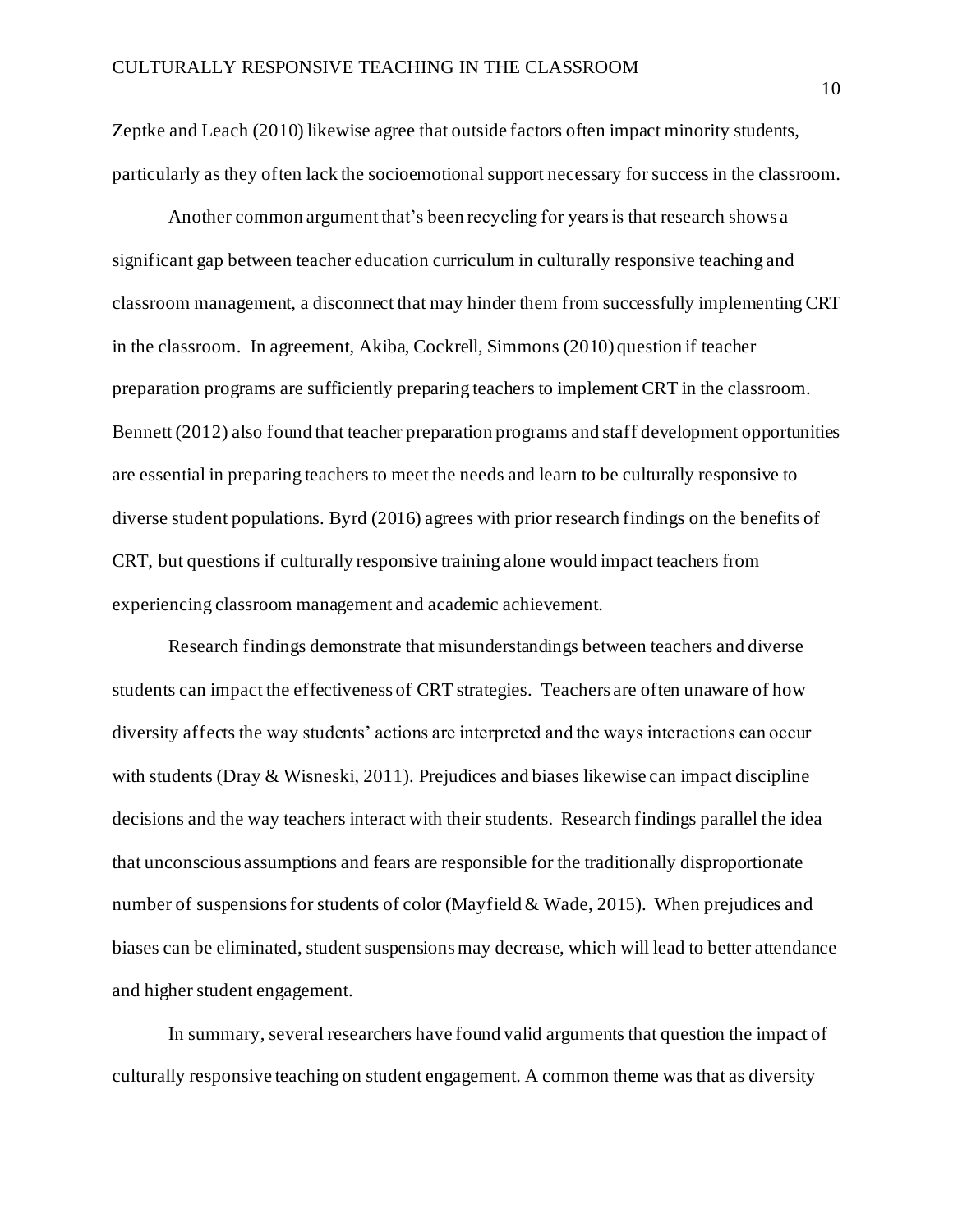continues to grow in classrooms, a lack of multicultural understanding can magnify teachers' difficulties with classroom management and student engagement (Tuncel, 2017), leaving culturally responsive teaching as a questionable strategy. Although researchers questioned the benefits of CRT, most of them ultimately implemented CRT in their classrooms and found success in student engagement.

## **Approaches to Teaching Culturally Responsive Teaching**

When it comes to approaching CRT in the classroom, researchers agree relationships are essential for success. An integral part of CRT that builds student engagement is the ability to foster good relations between educators and students of different cultures as they engage in all aspects of the learning environment (Tabataze, 2015). For CRT to impact student engagement, it is imperative teachers take a mindful reflection of their cultural understandings as they learn to implement culturally responsive practices. Culturally responsive teachers learn about their students' cultures, embrace those cultures in the classroom, and use them to frame instruction so that everyone can be successful in school (Gunn et al., 2014). Ultimately culturally responsive teachers must continually reflect on Public Law 114-9 (Every Student Succeeds Act of 2015). Public law 114-9 states all children will have a significant opportunity to receive a fair, equitable, and high-quality education to close the educational achievement gaps and ensure equity for all (United States Dept. of Education, 2015).

Through this literature review, it was evident that meeting the needs of our diverse student population is an essential role for teachers in reversing the negative trends that impact student engagement (Boutte, 2012). As the rapid climb of diversity contributes to student populations, teachers need to be prepared to manage and engage a diverse classroom (Lew &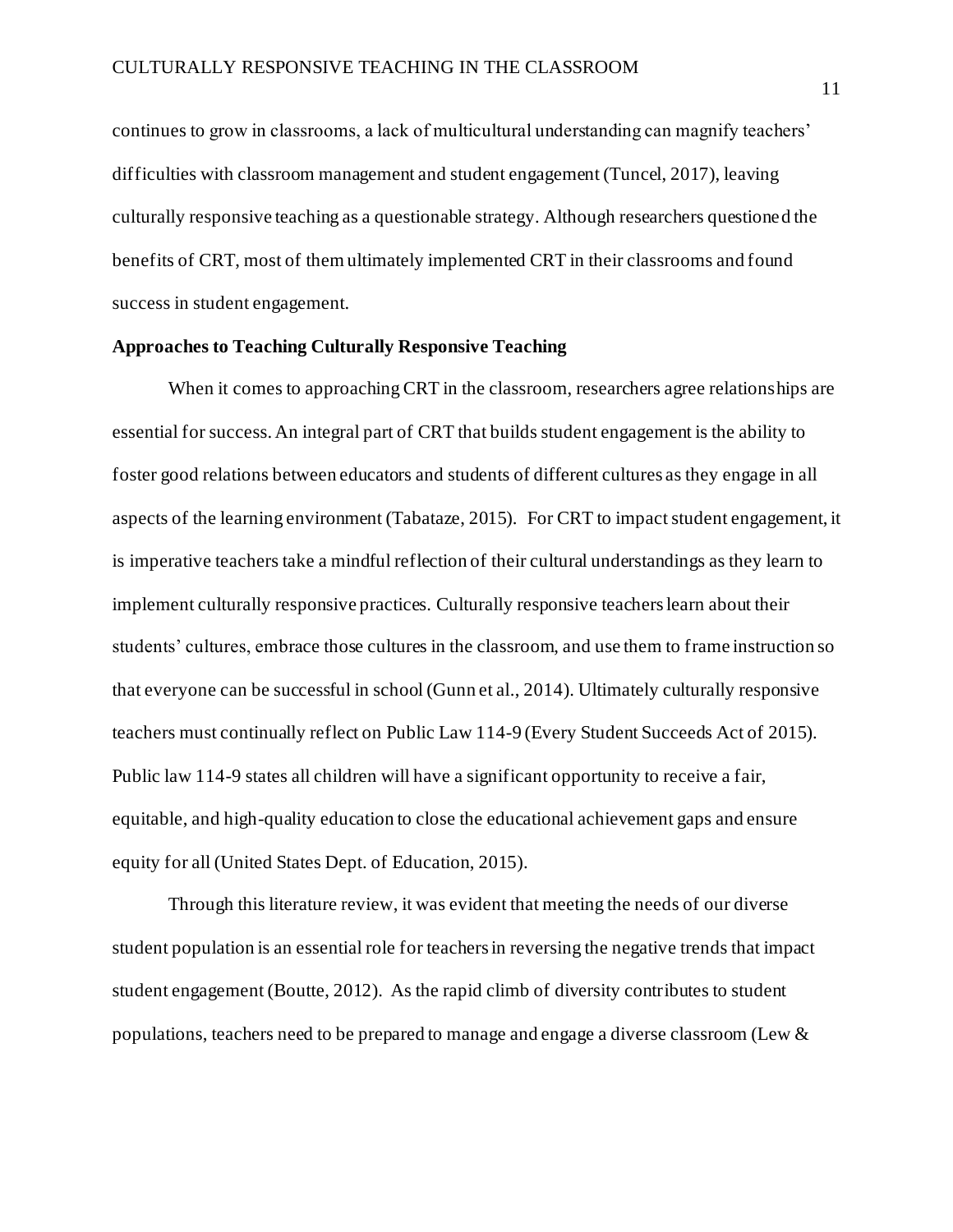Nelson, 2016). The researcher will implement culturally responsive teaching in the classroom to determine its impact on student engagement.

#### **Methods**

Two guiding questions focused on the research and determined a relationship between culturally responsive teaching and student engagement. Can culturally responsive teaching impact student engagement in the classroom? Can culturally responsive teaching improve instruction by building an inclusive class culture? As student engagement decreased during virtual learning as a result of the national COVID pandemic, students were less engaged in their learning and building relationships with each other. Many students began to isolate compared to when they were physically in the classroom and were no longer involved or present for virtual learning at the close of the previous school year. The researcher's goal was to understand the impact culturally responsive teaching has on student engagement at the start of a new school year of virtual learning. Student engagement was documented using multiple student surveys to better understand students' feelings and whether they felt more engaged in their learning after using CRT strategies. Finally, a weekly observation tally chart was used to measure attendance and student engagement.

## **Participants**

The research study participants were first graders in a virtual setting due to the ongoing COVID19 pandemic. The study participants were enrolled in a school district located 25 miles west of Washington, D.C., serving multiple diverse suburban communities with a population of over four hundred seventy thousand people. Currently, 89,500 students are enrolled in the district that is known for its transient and diverse population. The action research took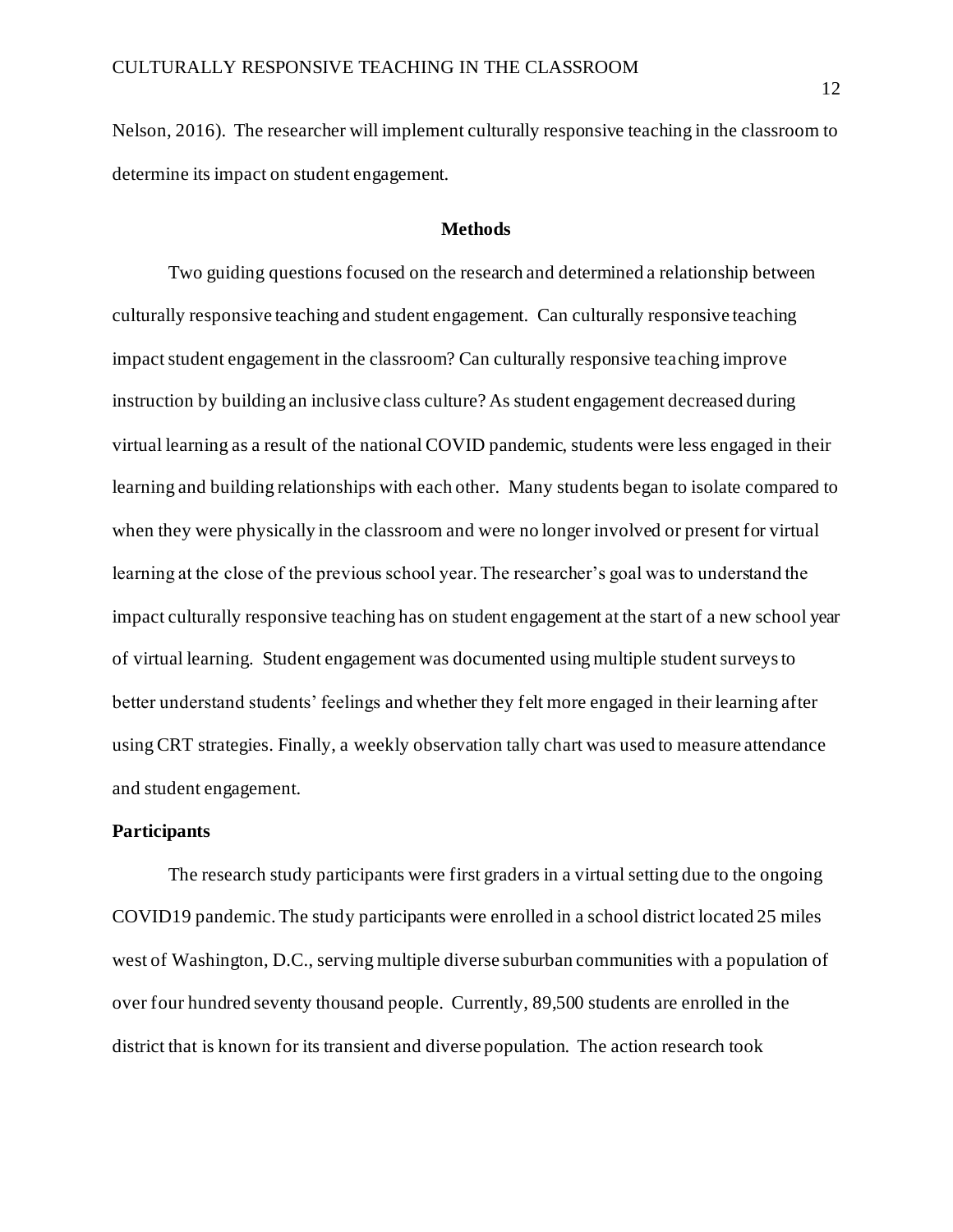place in a school with over 800 students currently enrolled 100% virtually during the study. The school demographics were 41% White, 24% Hispanic, 22 % Black, 9% Asian, and 4% Mixed Race. At the start of the study, 22% of the study population was entitled to free and reduced nutrition services, and 86% of incoming first-grade students meet their literacy benchmarks (Virginia Department of Education, 2019).

One first grade classroom was selected to take part in the action research. The class had fourteen diverse students who elected to remain virtual for the entirety of the study despite any district changes aligned with CDC recommendations for a safe learning environment. The control group consisted of seven girls and seven boys between the ages of six and seven. The control group's ethnicity consisted of 29% Black, 22% Mixed Race, 21% White, 14% Asian, and 14% Hispanic. All of the students were native English speakers; however, 43% had more than one language spoken in multi-family living arrangements.

## **Data Collection**

Throughout the action research study, various data collection tools were used to gather baseline data that examine the impact culturally responsive teaching had on student engagement in a virtual first-grade classroom. The study collected quantitive measures for a six-week period. The researcher used the first week to collect baseline data, and the following five weeks, culturally responsive teaching was implemented.

The researcher collected data through student surveys, weekly engagement observation forms, and formative assessments. Formative assessments were created to align with the first-grade standards of learning that demonstrated student understanding of the content knowledge. Furthermore, the formative assessments provided the researcher with evidence of the impact of culturally responsive teaching on student understanding and engagement.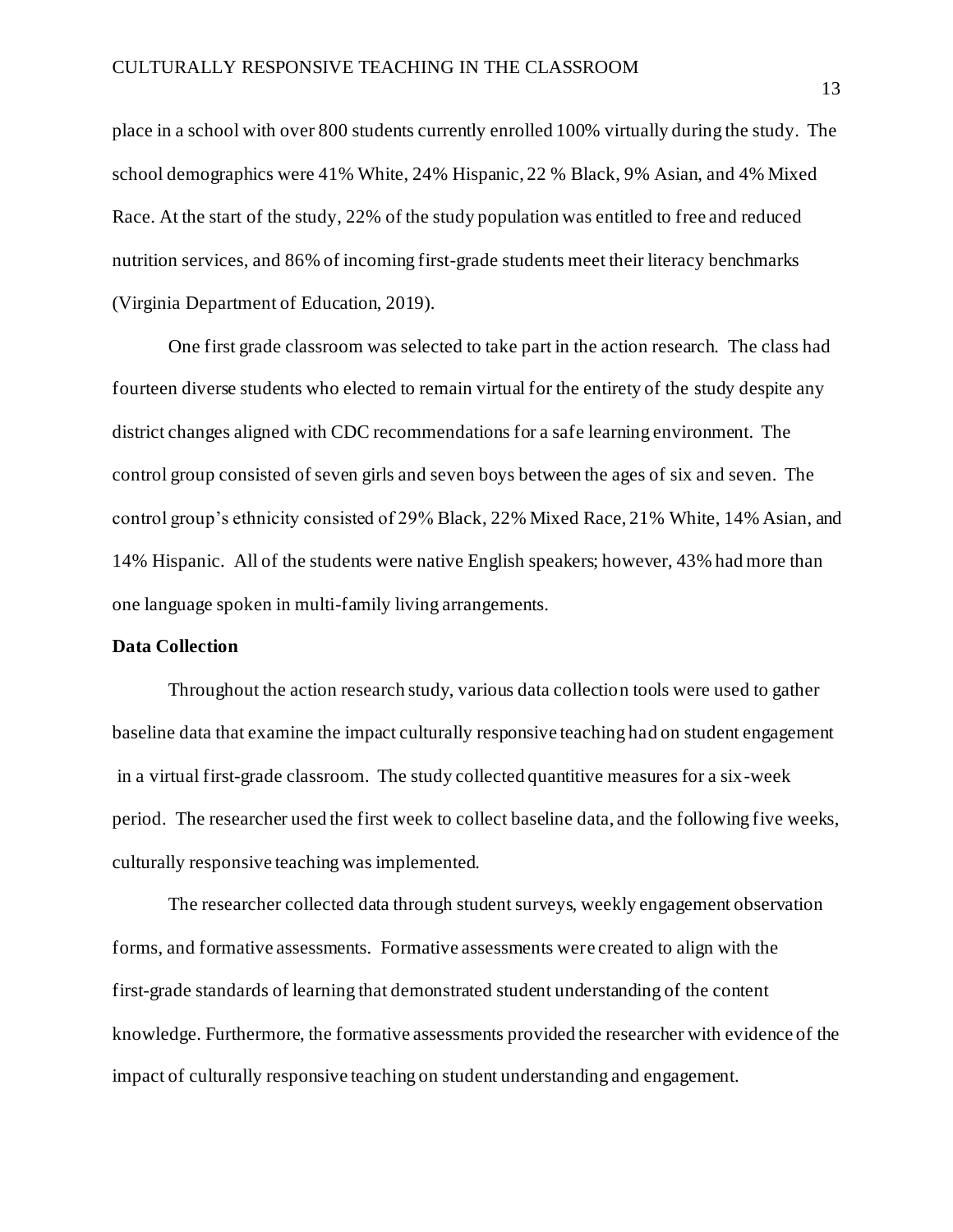A student survey that consisted of four questions relating to class culture and student opinions was designed by the researcher to gather data (Appendix A). The surveys were used on week one, week four, and week six to measure the impact culturally responsive teaching had on student engagement over time. The surveys were created to measure students' levels of acceptance, safety, and interest in their classmates and the learning environment. The researcher used student survey questions to understand better their perspectives and how learning about other cultures makes them feel. Each question was related to culturally responsive teaching practices and the impact they have on student engagement.

A weekly engagement observation form was utilized to gather data related to student engagement, attendance, participation during live instruction, and participation during asynchronous learning. The researcher documented students' frequency of not being engaged or present for live teaching and their frequency demonstrated during asynchronous learning. The weekly observation form permitted the researcher to collect data that correlated to the impact of culturally responsive teaching on student engagement throughout the week.

#### **Procedures**

Fourteen students who elected to remain in the virtual setting were selected to participate in the study. Student engagement, participation, and attendance were documented daily for two weeks and were documented with an online spreadsheet (Appendix B). Subsequently, in weeks two through weeks six, the researcher implemented culturally responsive teaching strategies in the classroom, and student engagement, participation, and attendance were documented with a similar spreadsheet (Appendix C).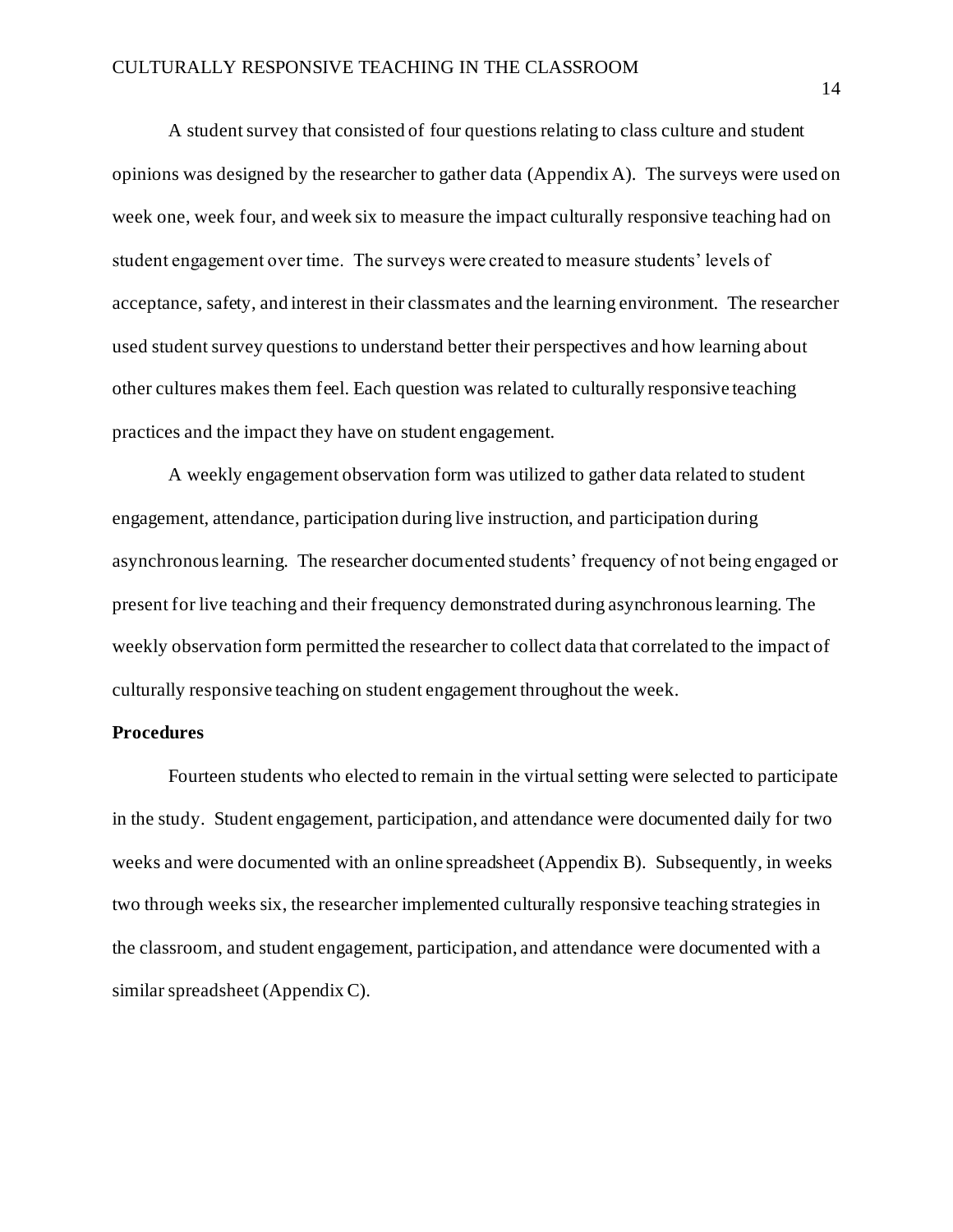Each day a 20-minute morning meeting was held that allowed time for students to share their thoughts and feelings and learn about each other. Learning stations and an online multicultural classroom library allowed for differentiation students could relate to and make connections to their personal lives. Students created a visual museum that portrayed how they could relate to characters and traditions in a selected story. Math games that represented various cultures and aligned to the state standards were implemented throughout the week. The researcher encouraged cooperative learning in online breakout rooms where students were encouraged to collaborate and process the learning standards together. By week six, parents have received six weekly newsletters that inform them of the content being learned in the classroom. Parent support was encouraged and utilized as mystery readers who could share a story related to their culture. The researcher observed and continued to document changes in student engagement after culturally responsive teaching strategies were implemented (Appendix C). Throughout the six weeks, data was collected that correlated with student engagement. Student surveys, interviews, and formative assessments were used in the six-week study. The researcher used formative assessments weekly in small groups to get a more reliable source of student knowledge and engagement than when they were in asynchronous learning, and class assignments were occasionally completed by another family member. Evidence that demonstrated classroom engagement and student participation was documented through classroom observation and online participation during asynchronous learning.

## **Findings**

#### **Data Analysis**

Throughout the study, data was recorded to identify the impact culturally responsive teaching has on student engagement. The researcher used student surveys to measure class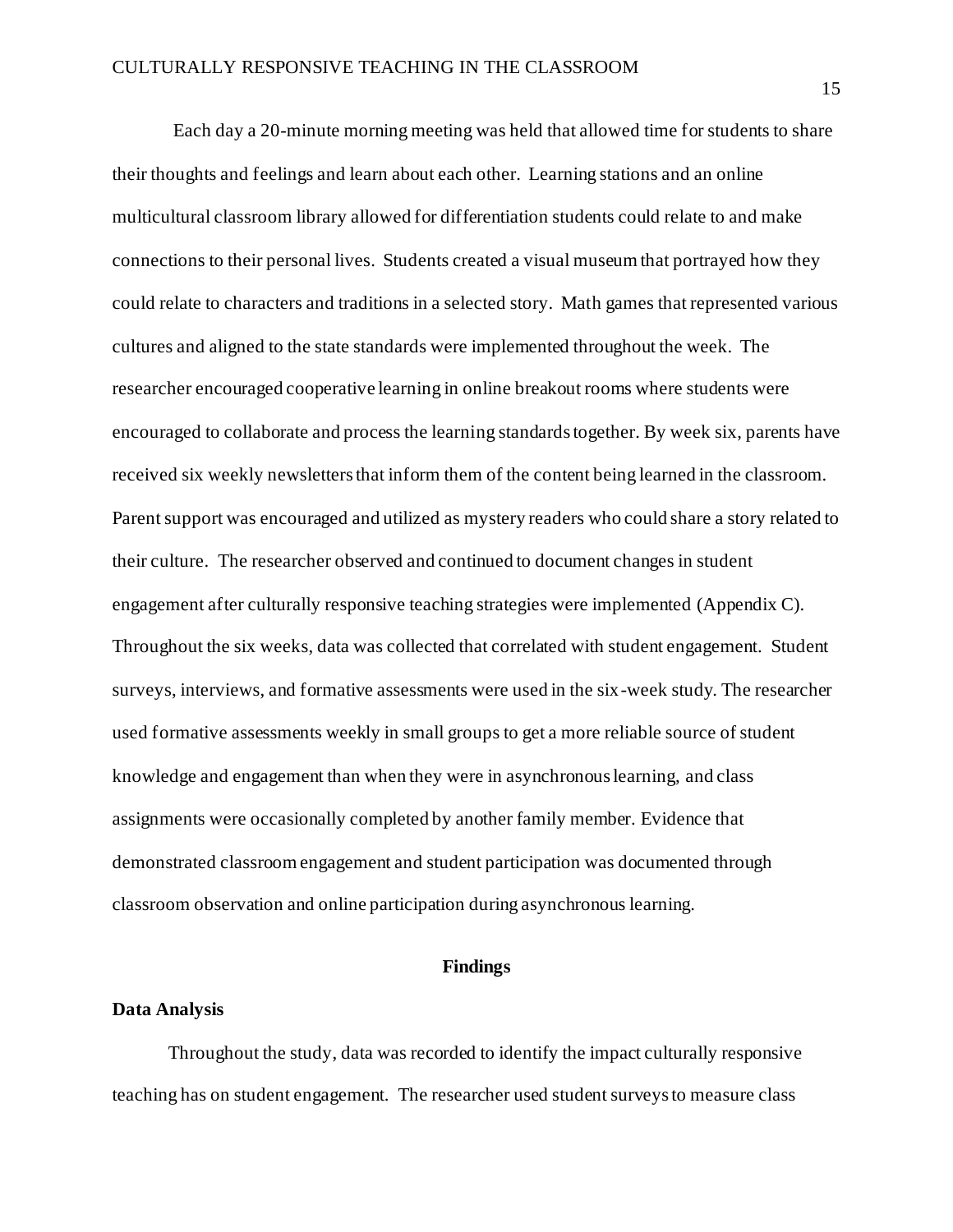climate and a daily tally chart to record students' frequency of engaged behaviors through their virtual learning sessions. Students received a value of one point for being engaged in each Language Arts or Math session in which they were present and engaged in their learning for a maximum of 2 points per day or 10 points for a 5-day school week. To be identified as engaged, students had to participate in class discussions and complete their classwork independently and with a group.

## **Table 1**

*Class Culture Survey #1*

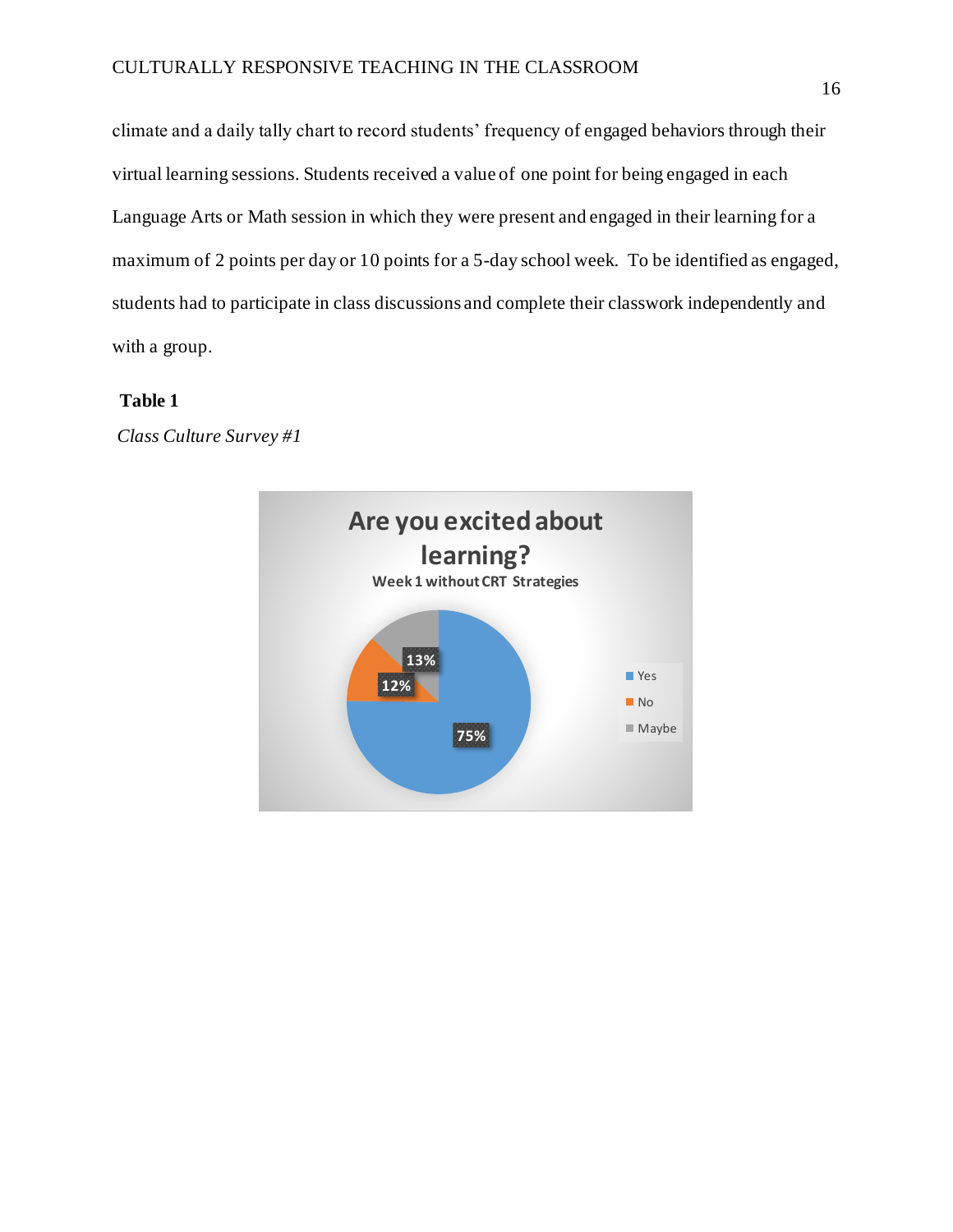## **Table 2**

*Class Culture Survey #2*



The data from students' class culture surveys (Table 2) provided evidence that the class culture had improved by implementing CRT strategies. Table 2 shows 88% of students were excited about their learning after CRT was implemented and felt empowered to learn (13% increase in the yes category).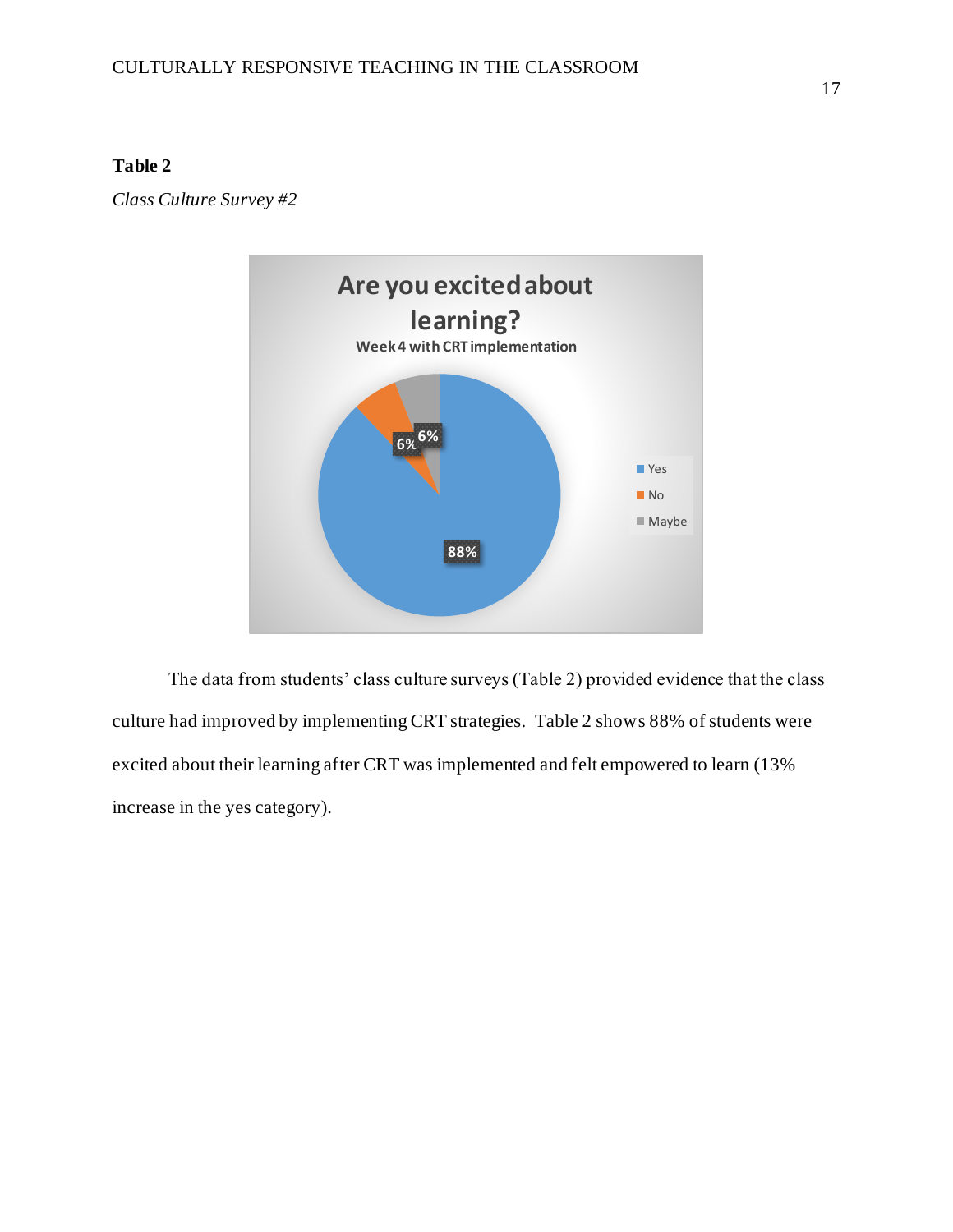#### **Table 3** Table 4

*Class Culture Survey #3 Class Culture Survey #4*



The data from students' class culture surveys (Tables  $3 \& 4$ ) also provided evidence that the class culture had improved by implementing CRT strategies. Table 4 shows that over 90% of the students felt safe at school, which significantly improved before implementing CRT strategies (18% increase in the yes category).

Students scored anywhere from 0-10 points when taking the class culture survey (Table 5), with ten points meaning students felt safe and excited about their learning. The researcher used the student surveys in week one and week four to determine the impact culturally responsive teaching had on class culture. Week 1 CRT strategies had not been implemented. Weeks 4 and 6 included CRT strategies. In analyzing the class culture results shown in Table 5, on average, students gave considerably higher rankings for feeling safe and excited about learning in week 6 than week 1.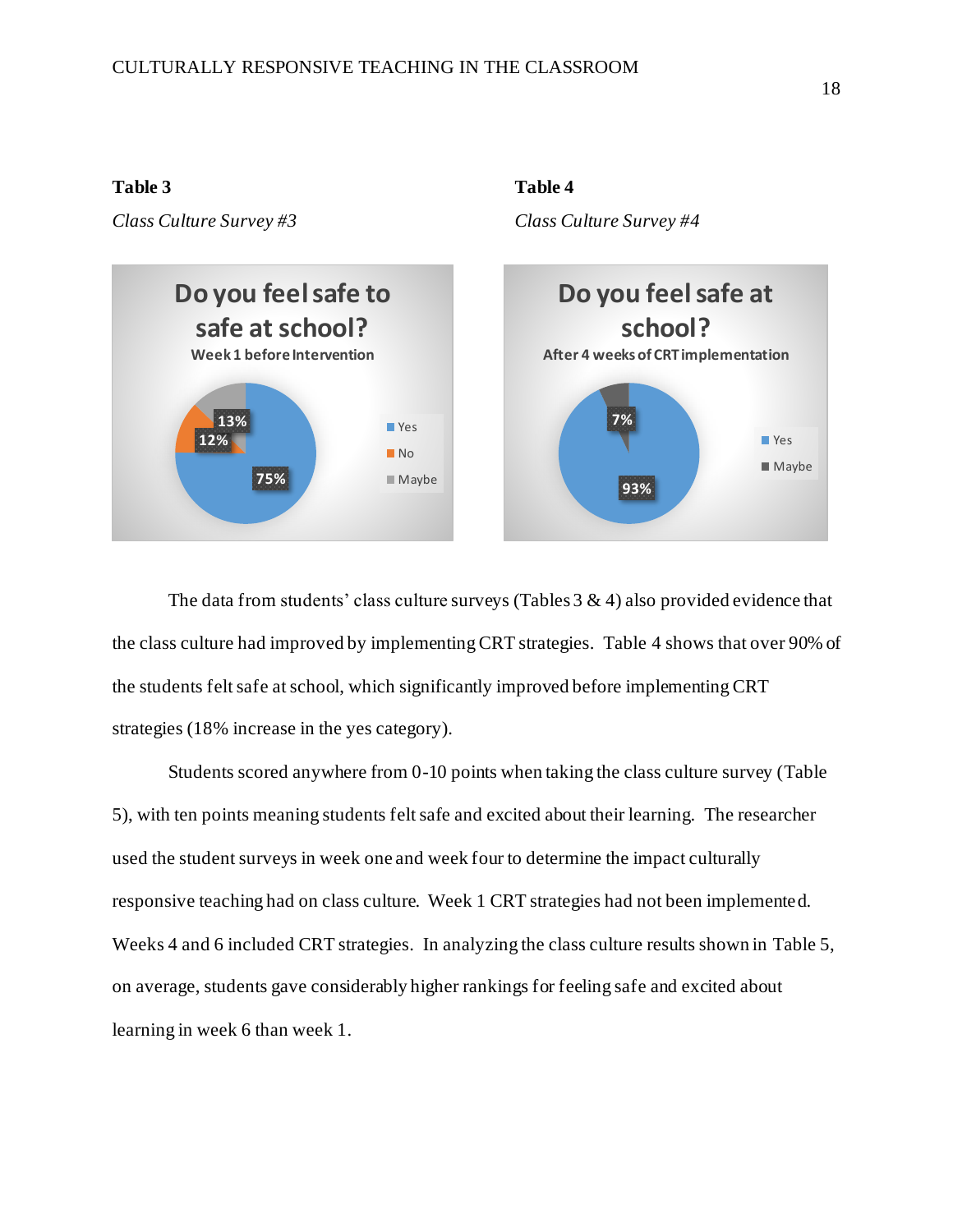## **Table 5**



## *Class Culture Survey Results*

The researcher then looked at the results of the daily student engagement tally sheet. The researcher collected weekly baseline data that did not include CRT strategies for two weeks, and then intervention data that utilized CRT strategies were collected for four weeks. Immediately after students began to use CRT strategies, the frequency of engagement began to accelerate. At the end of the six weeks, the average weekly engagement points increased to 9 points. More than three-fourths of the students were able to increase their engagement behaviors by forty percent, and twenty-five percent of the students continued to be fully engaged in both the Language Arts and Math after CRT strategies were implemented.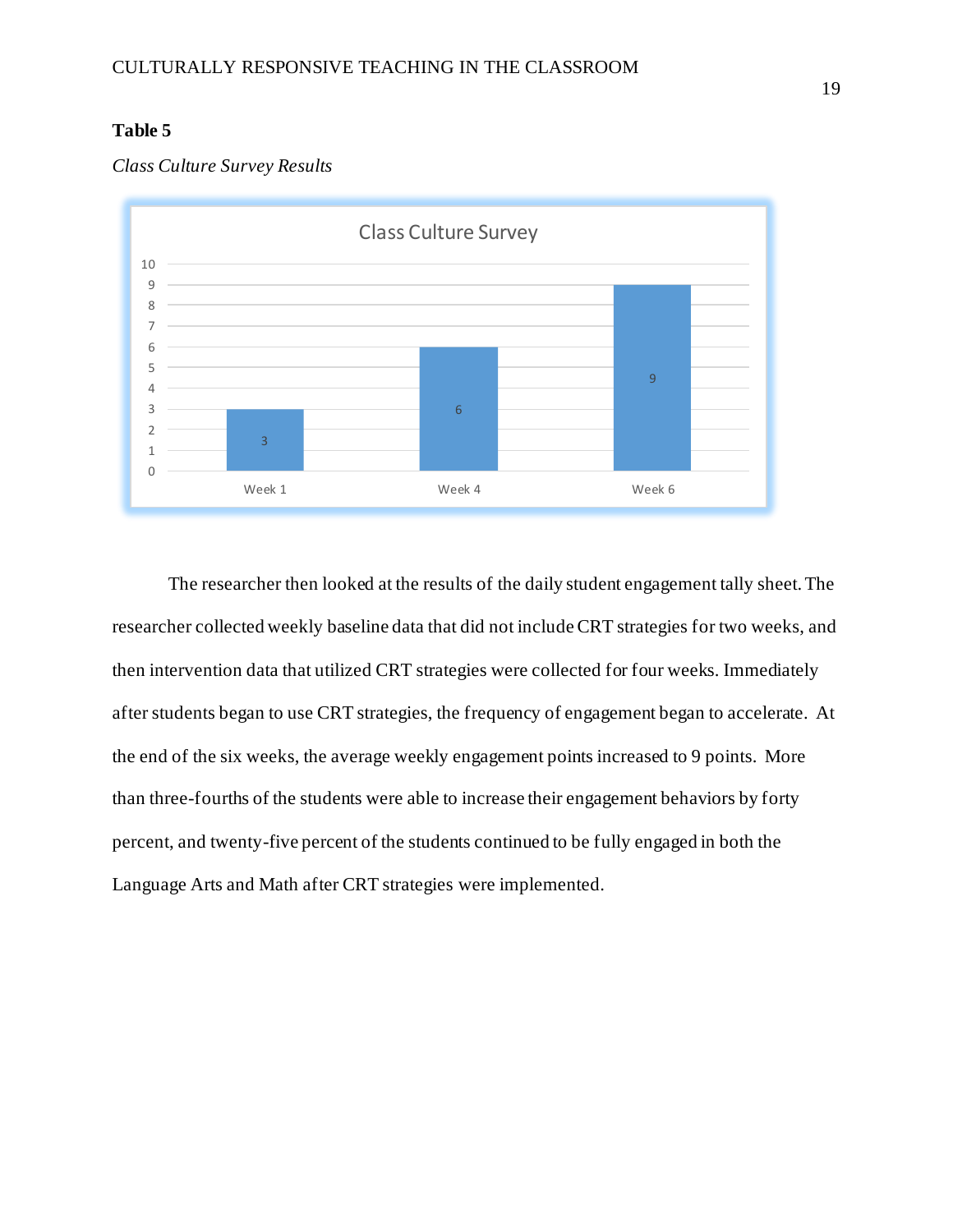## **Table 6**

*Weekly Student Engagement Observations #1*



## **Table 7**

*Weekly Student Engagement Observations #2*

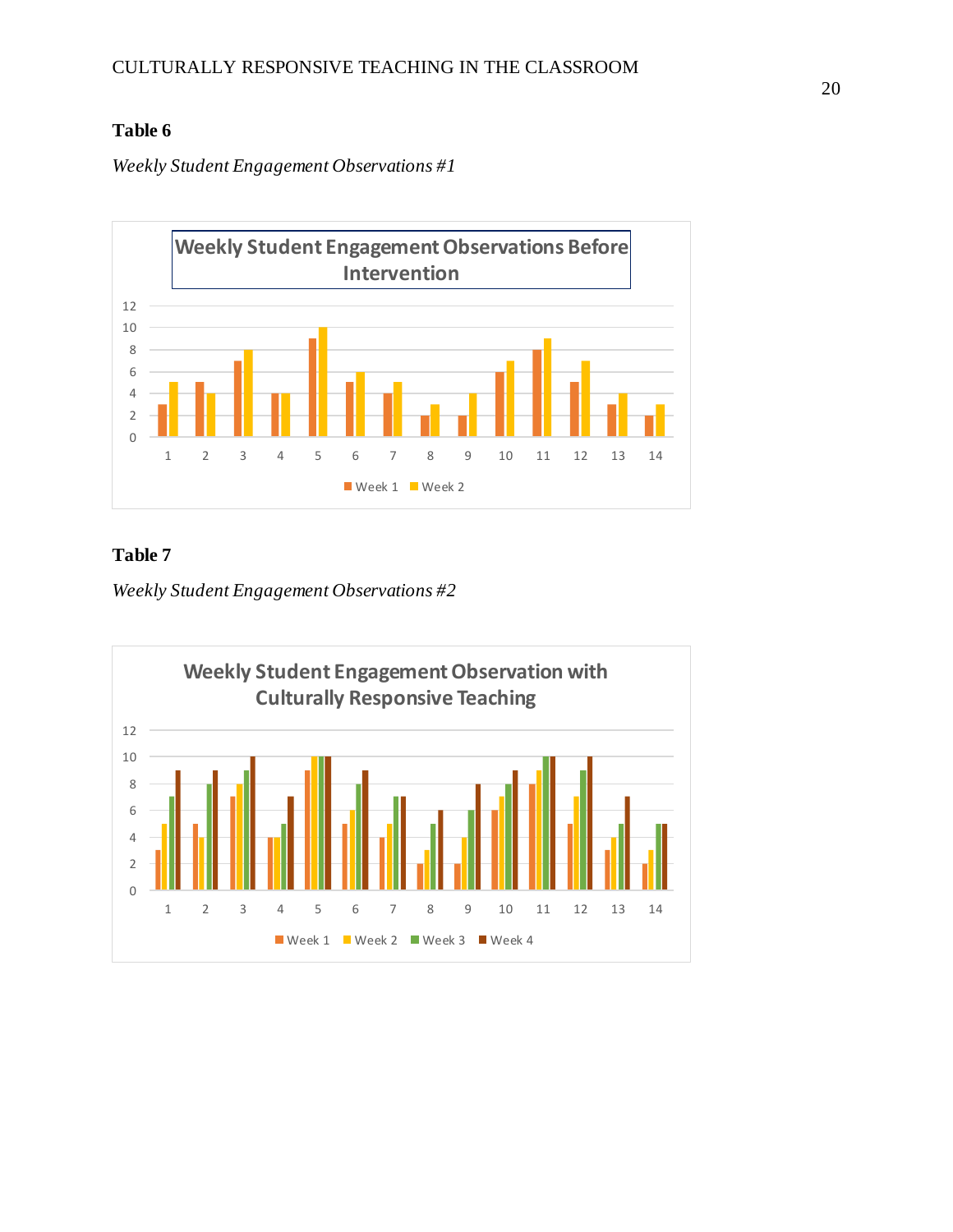### **Discussion**

#### **Summary of Major Findings**

The study results suggest that culturally responsive teaching strategies helped improve student engagement and class culture. As shown in Table 6, baseline data was collected over two weeks, and the average daily engagement points were 5 (50% of the possible ten engagement points.) Students spent their entire Language Arts and Math instruction periods under direct virtual instruction with few group collaboration opportunities due to allotted virtual learning time. As the results demonstrate, nine students demonstrated poor engagement behaviors while five students were frequently engaged and present in their learning.

After CRT strategies were implemented for four weeks, Table 7 indicates that thirteen students showed a consistent rise in student engagement. Students who were reluctant to share in class discussions began sharing their thoughts and feelings by relating them to their own lives. Many students started coming to the optional morning meetings to share their daily writing journal and eagerly await the day's story. Two students showed minimal engagement as they could participate and engage fully in their learning before the study began. One student showed minimal growth to CRT implementation as he had unreliable attendance. The study provided the researcher with adequate understandings of how CRT strategies can improve student engagement and create a positive class culture.

## **Limitations of the Study**

Throughout the study, a handful of limitations were present. One limitation in the study was reliable internet for students to engage in virtual learning. Several students on various days did not have accessible internet while culturally responsive learning was happening. This prohibited students from engaging in our daily zoom sessions and accessing their daily learning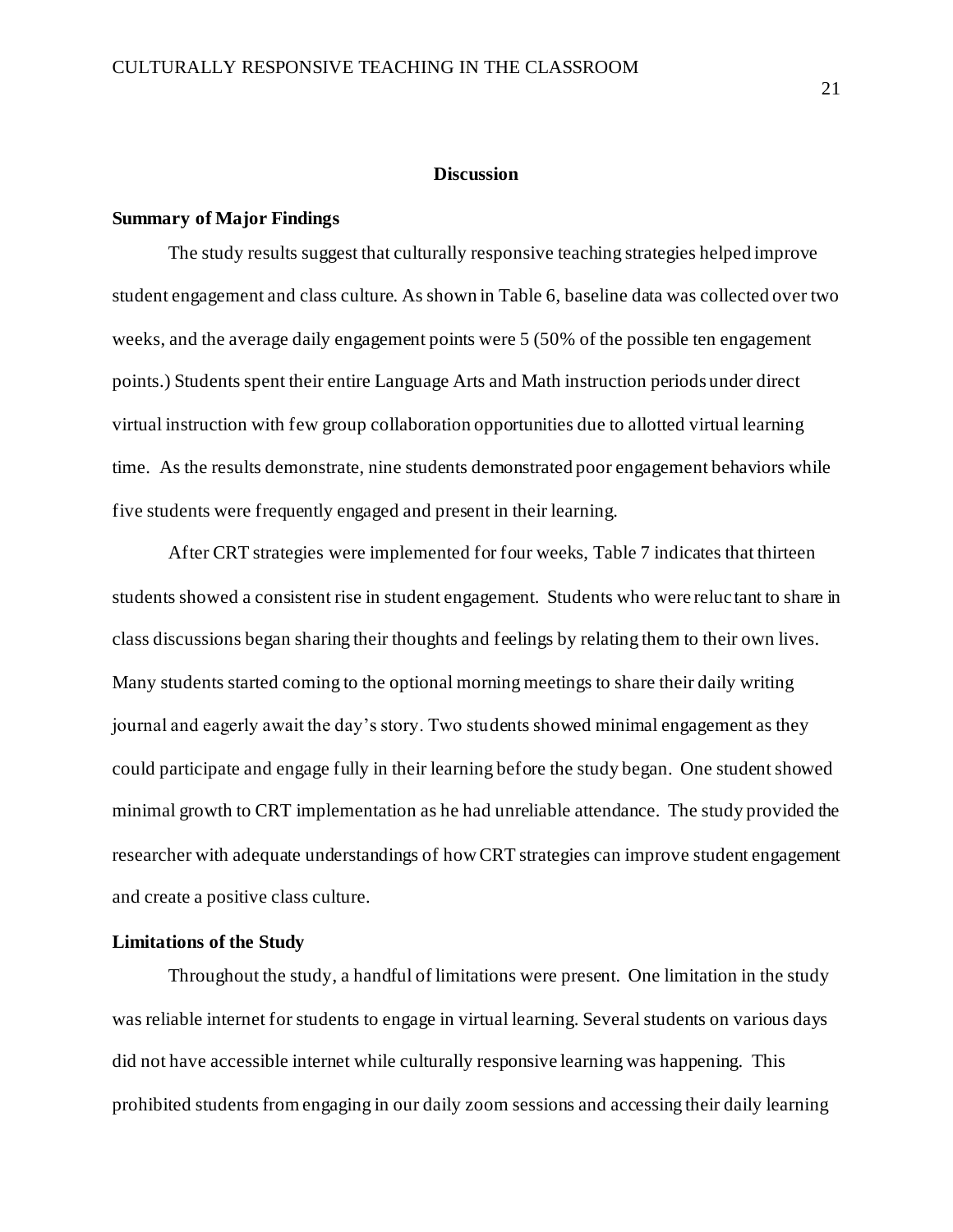plan. Most of these students also had difficulty completing their lessons and using proper internet etiquette when engaging in synchronous learning.

Another limitation of this study was a lack of parental/caretaker support. Most parents were working full-time jobs at the same time their children were engaged in their learning. Some students were enrolled in daycare centers and engaged in their virtual learning plans with several other students around them and one caretaker to meet an entire group of students' needs. In the first two weeks of virtual learning, students learned how to navigate the system and submit classwork for feedback. Without parental/caretaker support, students struggled to keep up with the workload.

Some students did not have adequate supplies such as a working technology device, notebooks, and headphones, that served as a limitation to staying engaged. Each student was offered a device to borrow from the school division, but several appeared to be out of date and often needed updates so students could access the online learning platform. Weekly student packets that contained writing papers, math manipulatives, and other learning tools were readily available as a drive-up service at the school. Unfortunately, some parents didn't pick up a learning packet, so their children had to rely on seeing the document online when the researcher shared it with the class.

A final limitation was the students' learning environment. The levels of noise and distractions that came from students' learning in their home environment limited their ability to participate in their learning and stay engaged. It was difficult for a few six-year-olds to focus on their learning when their toys and siblings demanded their attention. As student expectations were communicated, and culturally responsive strategies began to engage students, the distractions from home began to decrease.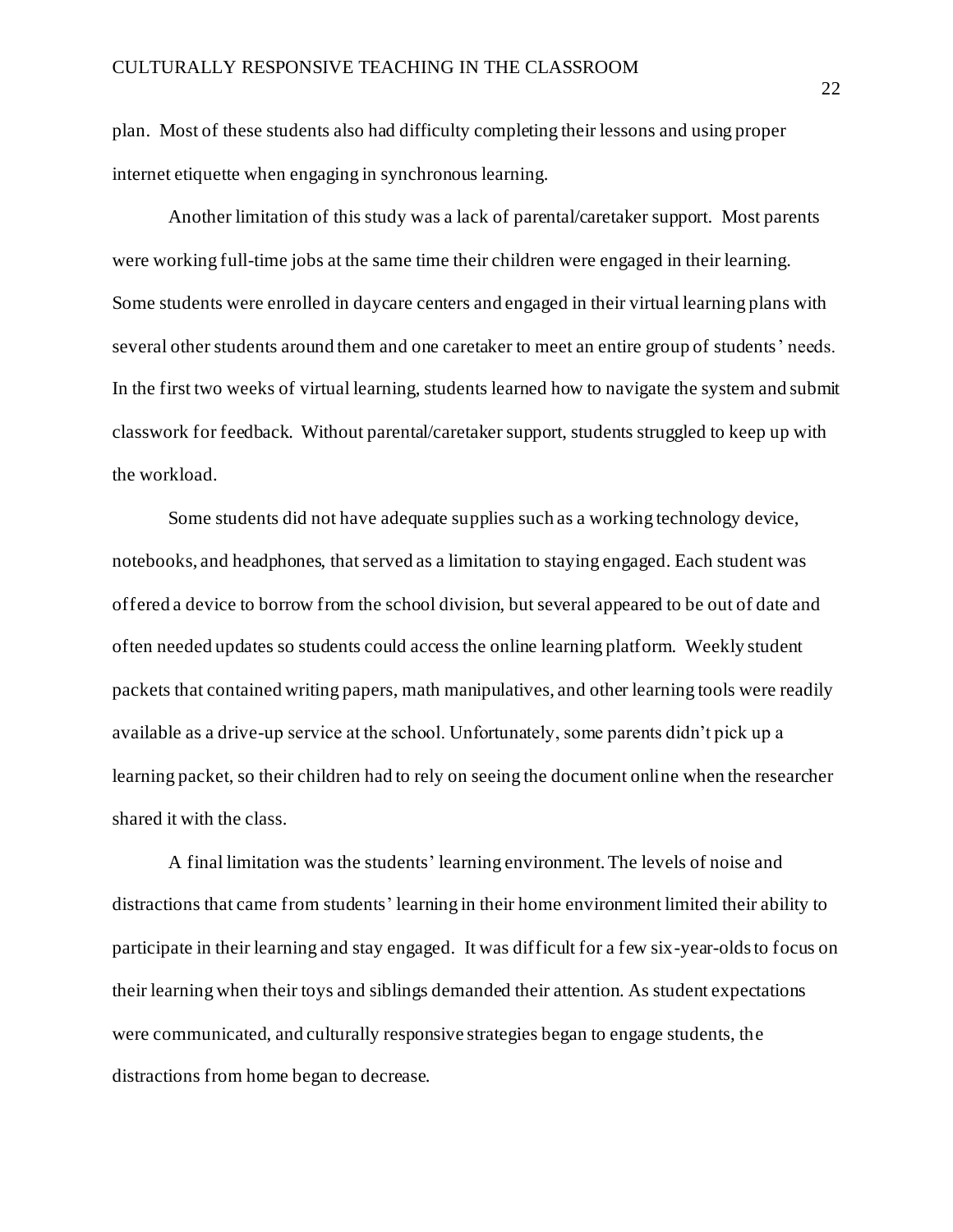## **Further Study**

When hybrid in-person/virtual learning begins to happen for students, the researcher plans to further the research by implementing culturally responsive teaching strategies in the classroom and sharing strategies with other grade levels. By implementing CRT strategies in the classroom, the researcher will have more time to see student engagement over the entire day than the two synchronous virtual learning sessions. Another suggestion for further study is to implement this study in a classroom with a high percentage of second language learners. Although the researcher had a diverse group of students in the study, having second language learners and students from various demographics could impact the study results. More data could be collected to demonstrate how different variables influence student engagement by conducting further research on CRT implementation.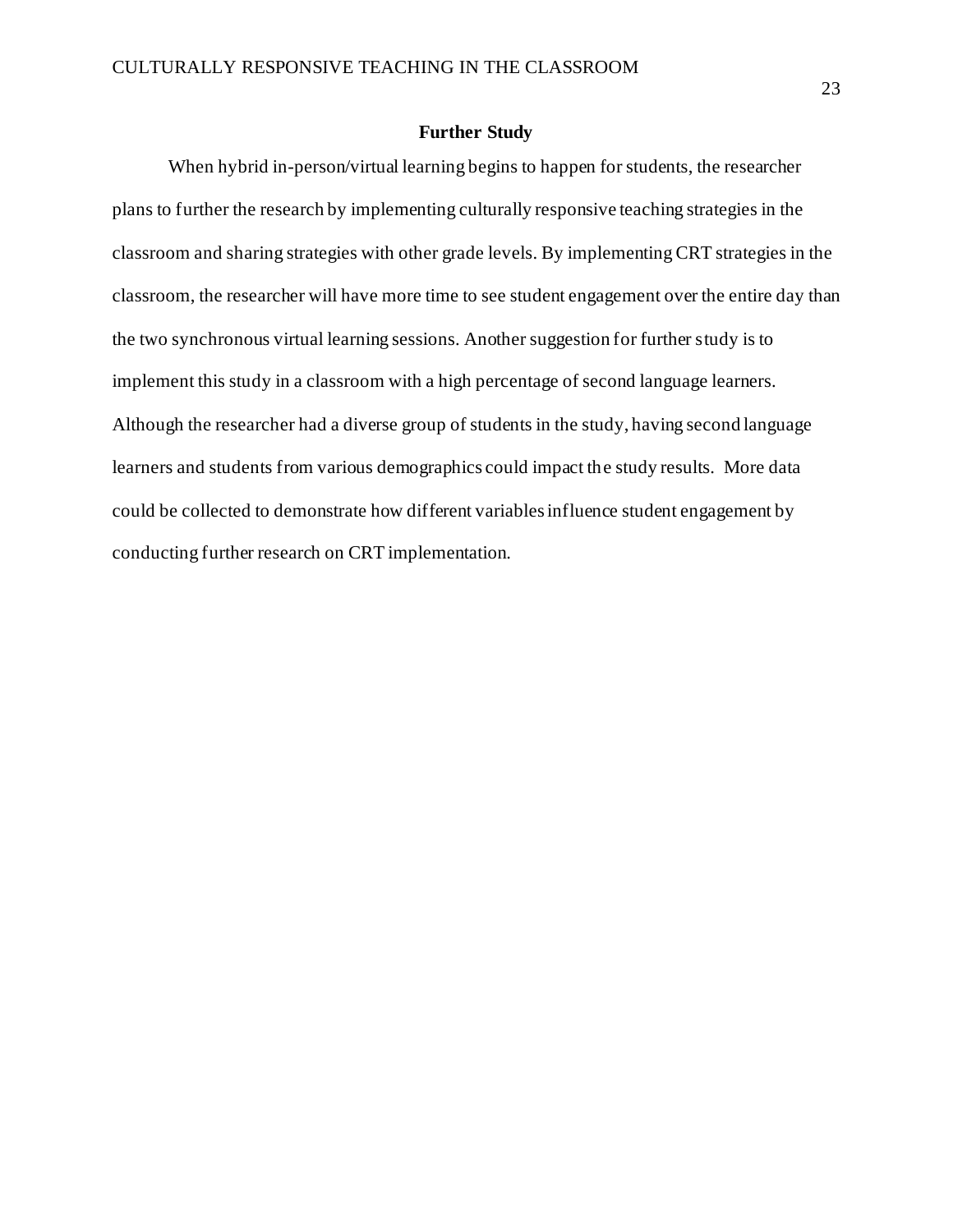### **Conclusion**

The research study suggests that culturally responsive teaching can positively impact student engagement and class culture. Data analysis of the study results demonstrates that culturally responsive practices support instruction as students are more engaged in their learning. Through morning meetings that built class culture, relatable literature, and purposeful grouping, the researcher observed an improvement in student engagement. Through observational data collection, the researcher was able to identify the study results that were significant enough to encourage others to implement CRT strategies in their classrooms to improve student engagement.

Now more than ever, it's essential for teachers to address the needs of the steadily increasing numbers of culturally and linguistically diverse learners (Jackson, 2012) and notice the benefit culturally responsive teaching has on students from all walks of life. When students are not given the opportunity to connect their learning with their life experiences, engagement can decline and impact students from reaching their full academic potential. As schools across the nation continue to research strategies to meet diverse learners' needs, they might suggest that no other strategies should be considered than culturally responsive teaching. Research clearly shows the benefits culturally responsive teaching can have on students from all demographics and life experiences.

Through this literature review, it was evident that meeting the needs of our diverse student population is an essential role for teachers in reversing the negative trends that impact student engagement (Boutte, 2012). As the rapid climb of diversity contributes to student populations, teachers need to be prepared to manage and engage a diverse classroom (Lew &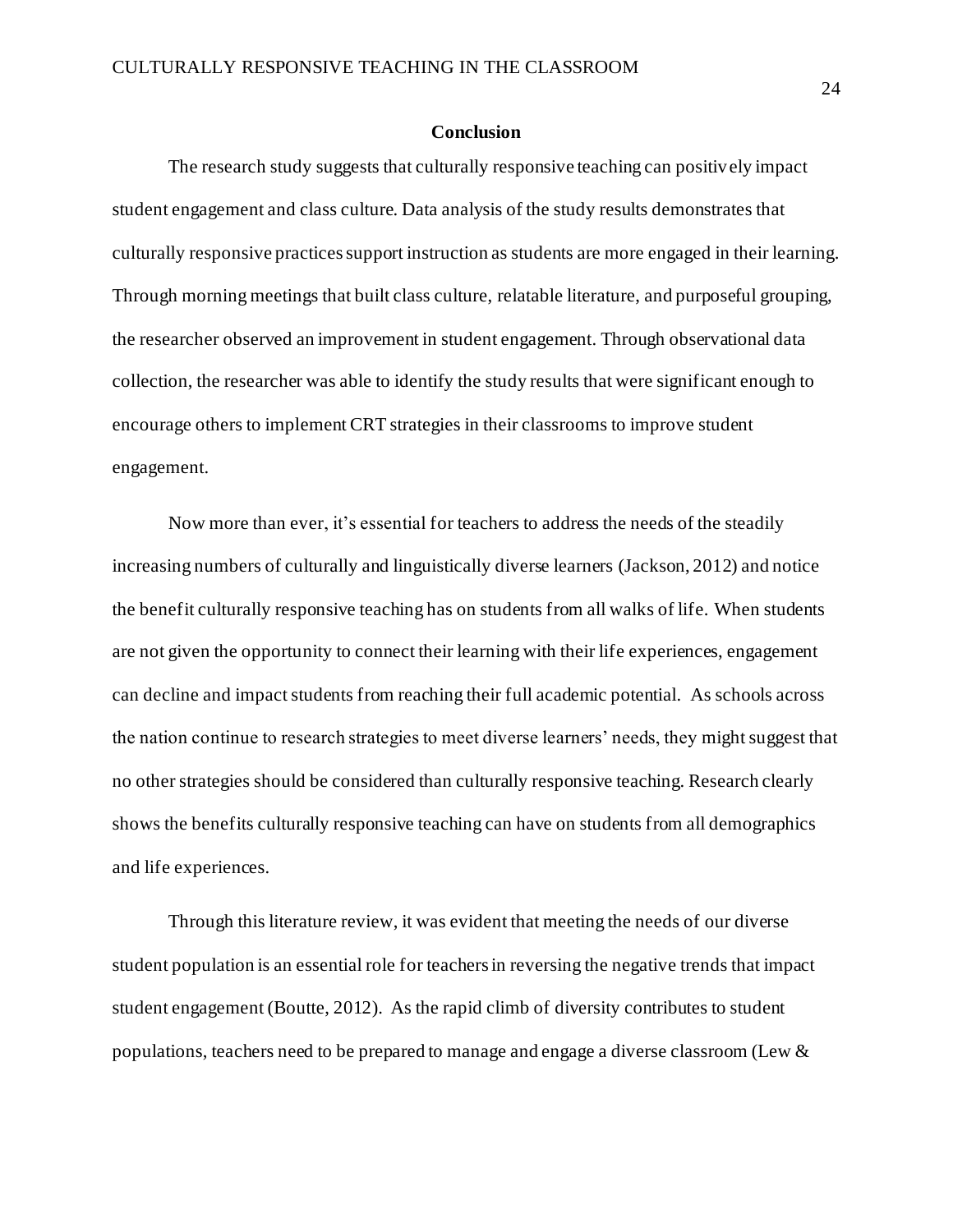Nelson, 2016). The researcher will resume implementing culturally responsive teaching in the classroom to continue to impact student engagement.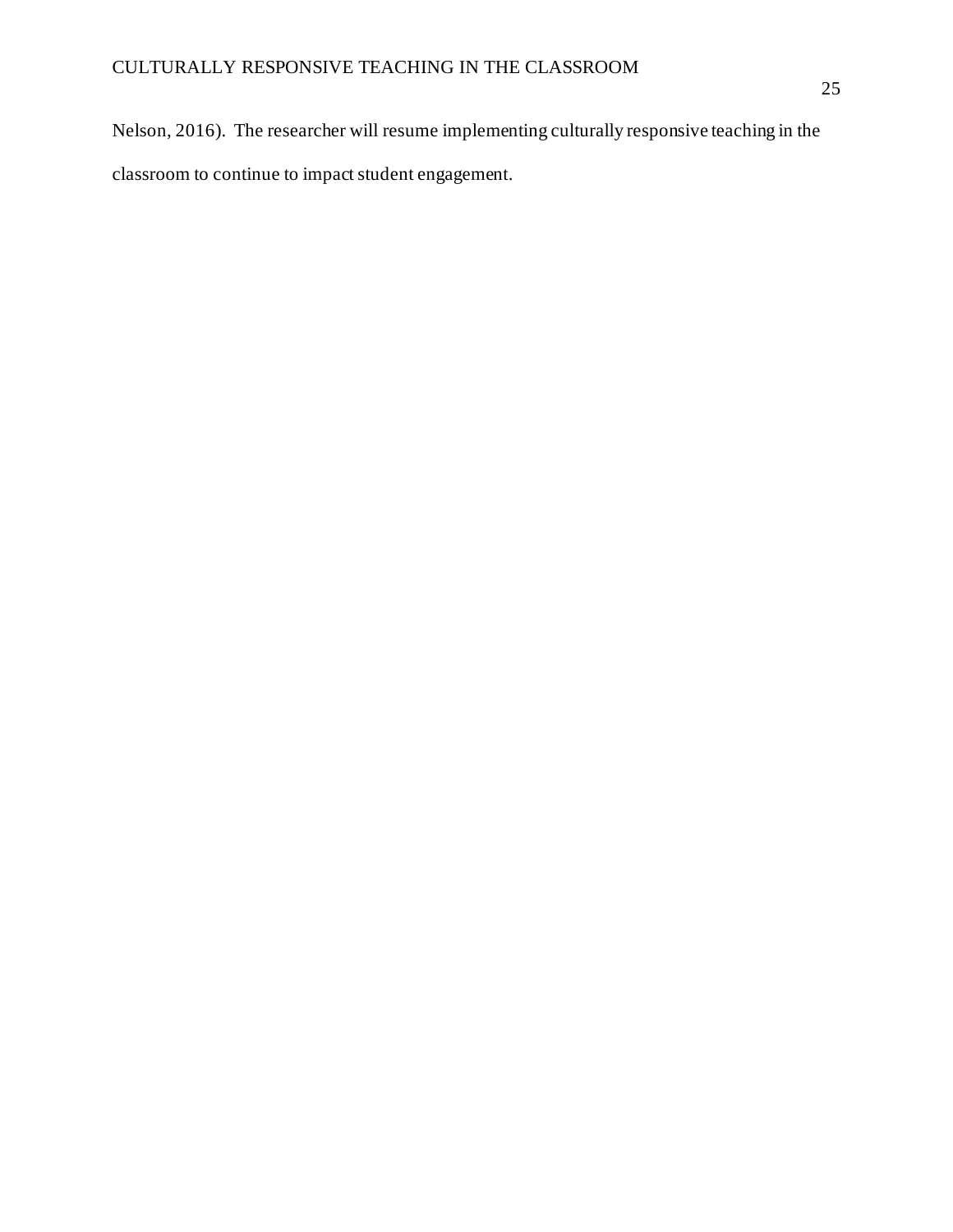#### References

Akiba, M., Cockrell, K., & Simmons, J. (2010). Preparing teachers for diversity: Examination of teacher certification and program accreditation standards in the 50 states and Washington, DC. *Equity & Excellence in Education, 43*(4), 446-462.

doi:10.1080/10665684.2010.510048

- Bennett, S. (2012). Effective facets of a field experience that contributed to eight preservice teachers' developing understandings about culturally responsive teaching. *Urban Education, 48*(3), 380-419. doi:10.1177/0042085912452155
- Bonner, P., Warren, S., & Jiang, Y. (2017). Voices from urban classrooms: Teachers' perceptions on instructing diverse students and using culturally responsive teaching. *Education and Urban Society, 50*(8), 697-726. doi:10.1177/0013124517713820
- Boutte, G. (2012). Urban Schools: Challenges and possibilities for early childhood and elementary education. *Urban Education, 47*(2), 515-550.

doi:10.1177/0042085911429583

- Byrd, C. (2016). Does culturally relevant teaching work? An examination from student perspectives. *SAGE Open, 6*(3), 1-10. doi:10.1177/2158244016660744
- Cholewa, B., Goodman, R., West-Olatunji, C., Amatea, E. (2014). A qualitative examination of the impact of culturally responsive educational practices on the psychological well-being of students of color. *The Urban Review: Issues and Ideas in Public Education, 46*(4), 574-596[. https://doi.org/10.1007/s11256-014-0272-y](https://doi.org/10.1007/s11256-014-0272-y)
- Cummins, J.(2011). Literacy engagement: Fueling academic growth for English learners. T*he Reading Teacher*, *65*, 142-146.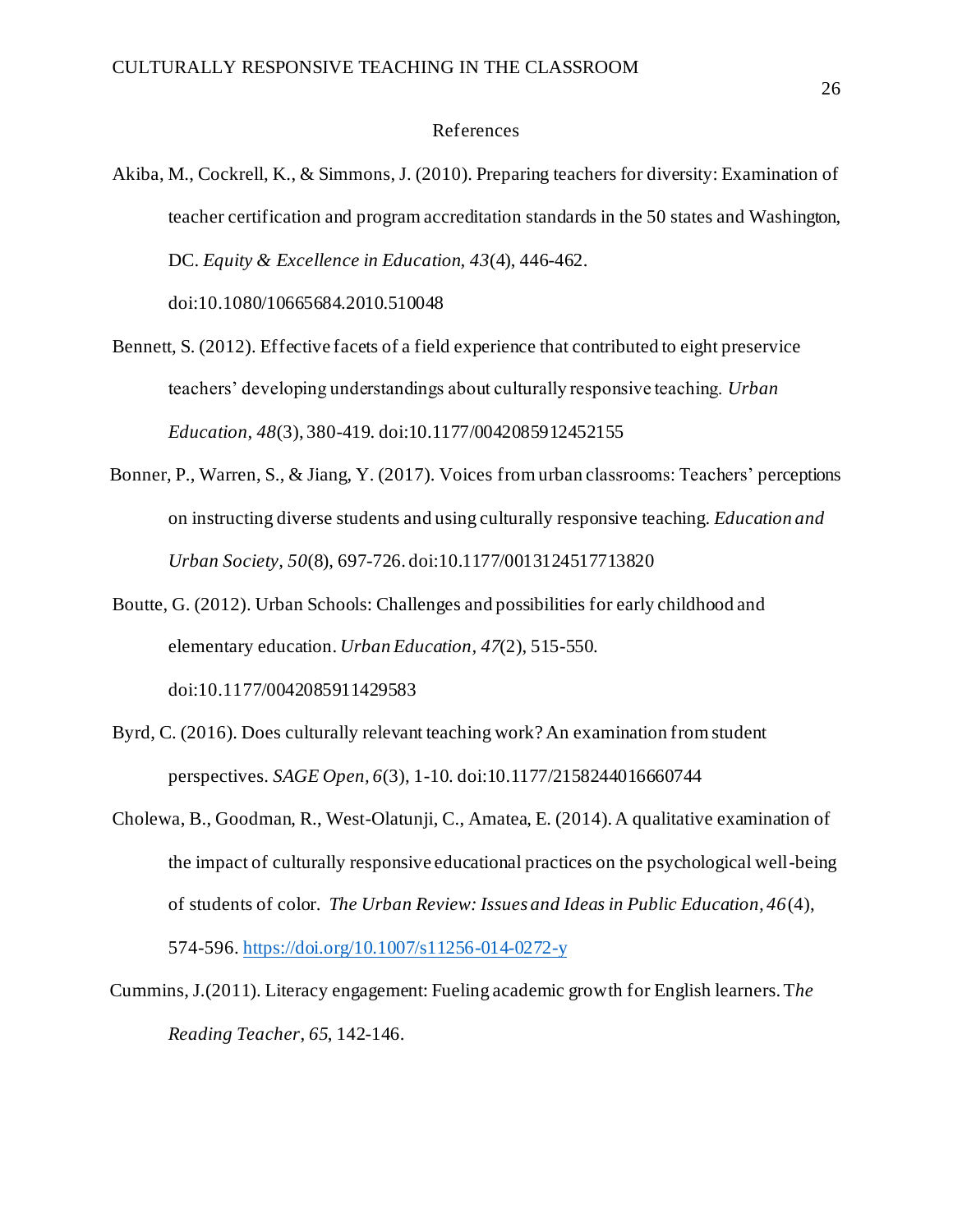- Data & Statistics, U.S. Department of Education (2020). Retrieved September 7, 2020, from https://www2.ed.gov/rschstat/landing.jhtml?src=pn
- Dray, B., & Wisneski, D. (2011). Mindful reflection as a process for developing culturally responsive practices. *TEACHING Exceptional Children, 44*(1), 28-36. doi:10.1177/004005991104400104
- Farinde-Wu, A., Glover, C., & Williams, N. (2017). It's not hard work: It's heart work: strategies of effective, award-winning, culturally responsive teachers. *Urban Review: Issues and Ideas in Public Education, 49(2), 279-299.*
- Ford, D., & Russo, C. (2016). Historical and legal overview of special education overrepresentation: Access and equity denied. *Exceptional Learners, 16(1),* 50-57.
- Gay, G. (2010). Acting on beliefs in teacher education for cultural diversity. *Journal of Teacher Education, 61*(1-2), 143-152.
- Gunn, A., Bennett, S. A., Gayle-Evans, G., Barrera, E., & Leung, C. (2014). Culturally responsive literacy practices in an Early Childhood Community. *Early Childhood Education Journal, 46*(2), 241-248. doi:10.1007/s10643-017-0839-9
- Jackson, T. (2012). Introducing Charly Palmer: Tar Baby and culturally responsive teaching. *Art Education, 65*(6), 6-11. doi:10.1080/00043125.2012.11519194
- Lew, M., & Nelson, R. (2016). New teachers' challenges: How culturally responsive teaching, classroom management, & assessment literacy are intertwined. *Multicultural Education*, *23*(3), 7-13.
- Mayfield, V., & Wade, D. (2015). Culturally responsive practices as whole-school reform. *Journal of Instructional Pedagogies, 16*(34), 1-15.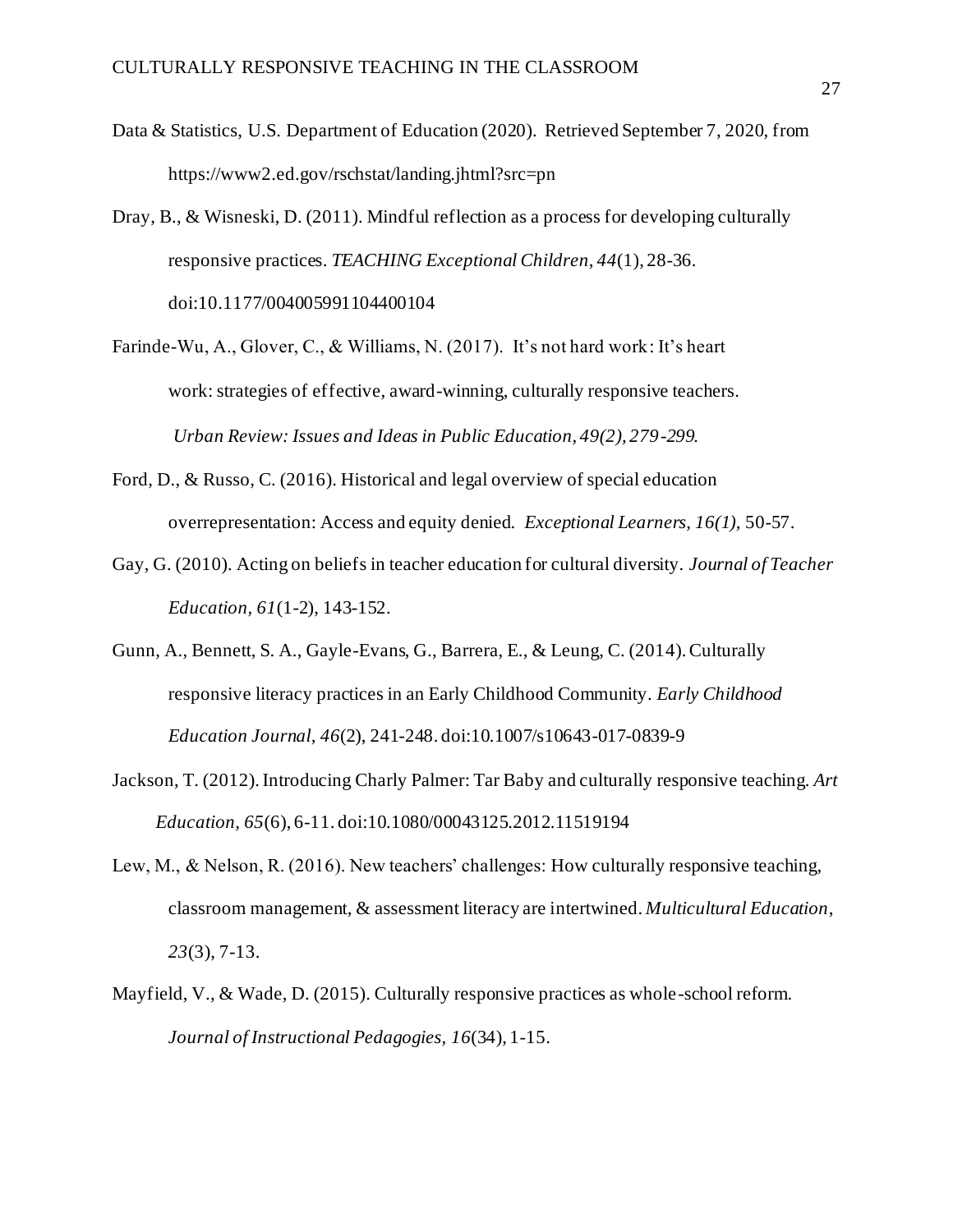- Milner, H. (2016). A Black male teacher's culturally responsive practices. *The Journal of Negro Education, 85*(4), 417-432. doi:10.7709/jnegroeducation.85.4.0417
- Okoye-Johnson, O. (2011). Does multicultural education improve students' racial attitudes? Implications for closing the achievement gap. *Journal of Black Studies, 42*(8), 1252-1274.
- O'Leary, E., Shapiro, C., Toma, S., Sayson, H., Levis-Fitzgerald, M., Johnson, T., & Sork, V. (2020). Creating inclusive classrooms by engaging STEM faculty in culturally responsive teaching workshops. *International Journal of STEM Education, 7*(1). doi:10.1186/s40594- 020-00230-7
- Osher, D., Cantor, P., Berg, J., & Steyer, L. (2018). Drivers of human development: How relationships and context shape learning and development1. *Applied Developmental Science, 24*(1), 6-36. doi:10.1080/10888691.2017.1398650
- Paris, D., & Alim, H. (2014). What are we seeking to sustain through culturally sustaining pedagogy? A loving critique forward. *Harvard Educational Review, 84*(1), 85– 100. [https://doi.org/10.17763/haer.84.1.982l873k2ht16m77](https://psycnet.apa.org/doi/10.17763/haer.84.1.982l873k2ht16m77)
- Patterson, D. (2012). Building the case for culturally responsive teaching in physical education: using high school students' perceptions toward multiethnic groups. *Current Issues in Education, 5*(3), 1-11.
- Sleeter, C., & Soriano, E. (2012). Creating Solidarity across Diverse Communities: International Perspectives in Education. *International Journal of Multicultural Education, 15*(2). <https://link.gale.com/apps/doc/A420198272/PROF?u=nwcollege&sid=PROF&xid=dc92c5e5>
- Souto-Manning, M., & Mitchell, C. (2010). The role of action research in fostering culturallyresponsive practices in a preschool classroom. *Early Childhood Education Journal*, *37*(4), 269–277. **<https://doi.org/10.1007/s10643-009-0345-9>**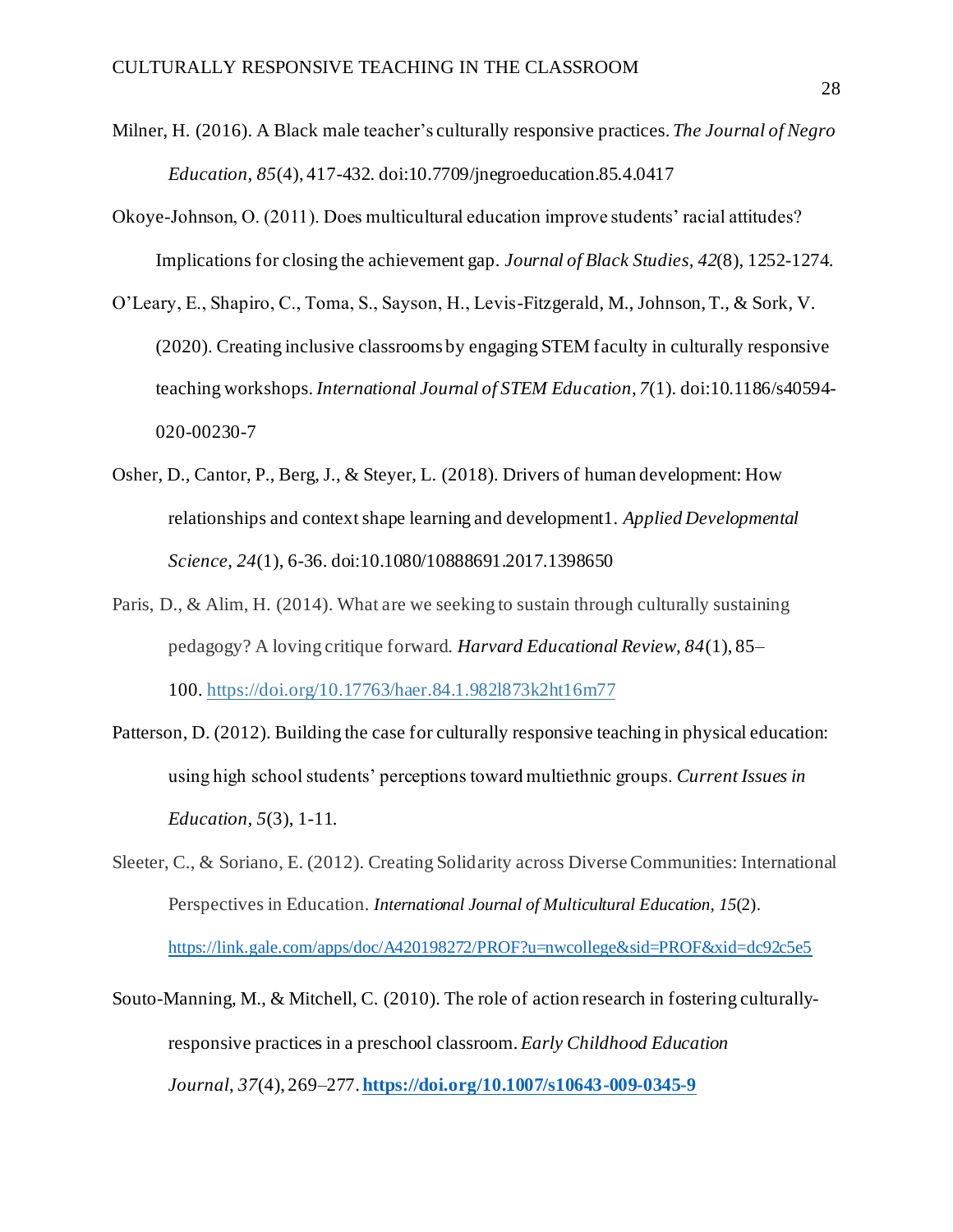- Tabatadze, S. (2015). Teachers' approaches to multicultural education in Georgian classrooms. *Journal for Multicultural Education, 9*(4), 248-262. doi:10.1108/jme-07-2014-0031
- Toppel, K. (2015). Enhancing core reading programs with culturally responsive practices. *The Reading Teacher, 68*(7), 552-559. doi:10.1002/trtr.1348
- Tuncel, G. (2017). Improving the Cultural Responsiveness of prospective Social Studies Teachers: An Action Research. *Educational Sciences: Theory & Practice, 17*(4), 1317- 1344. doi:10.12738/estp.2017.4.0269
- U.S. Department of Education (2015). Every Student Succeeds Act. Retrieved from: <https://www.ed.gov/essa?src=rn>
- U.S. Census Bureau (2012). *Most children younger than age 1 are minorities, Census Bureau reports.* Retrieved from

<http://www.census.gov/newsroom/releases/archives/population/cb12-90.html>

- Wanless, S., & Crawford, P. (2016). Reading your way to a culturally responsive classroom. *Young Children, 71*(2), 8-15.
- Zepke, N., & Leach, L. (2010). Improving student engagement: Ten proposals for action. *Active Learning in Higher Education, 11*(3), 167-177. doi:10.1177/1469787410379680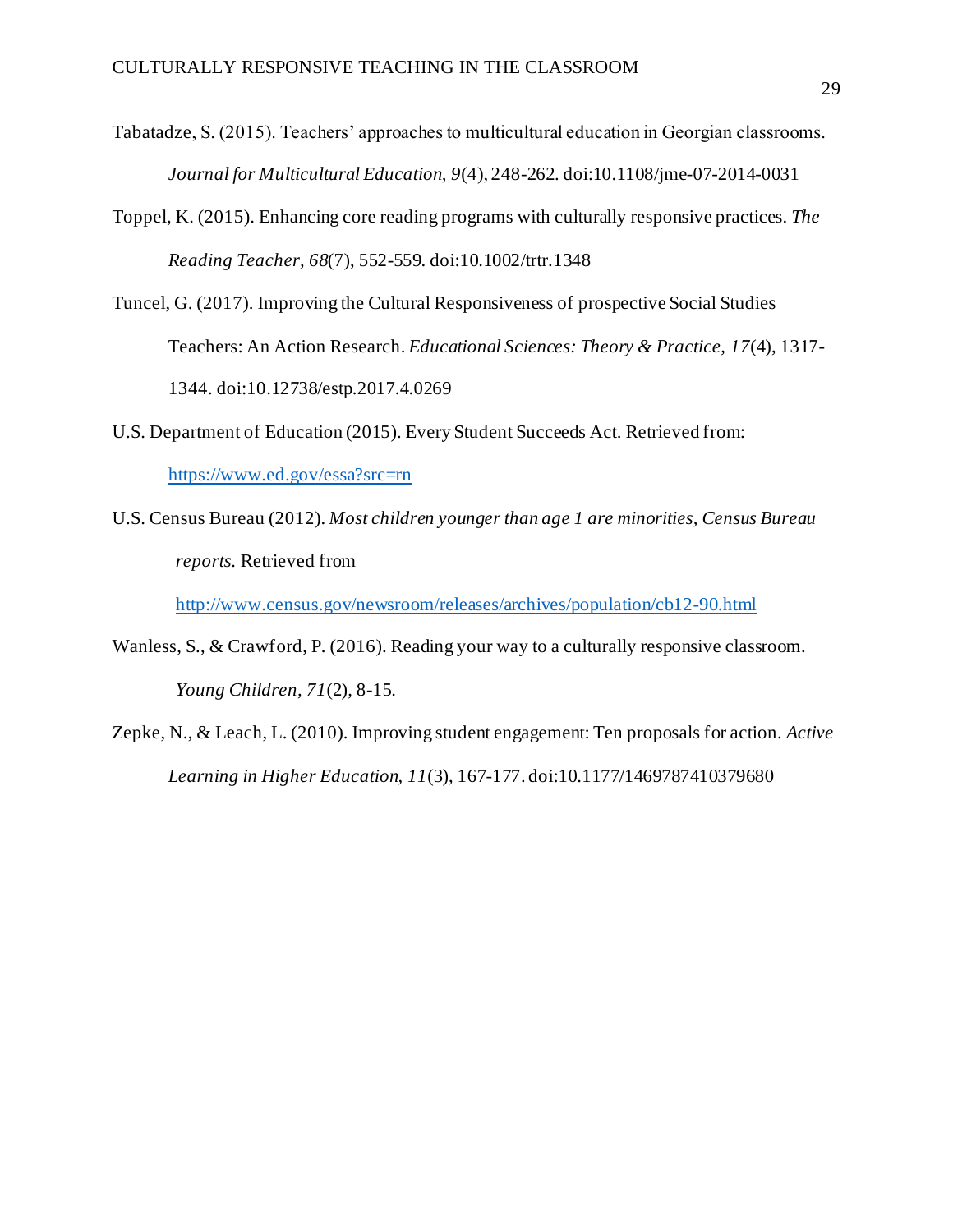## Appendix A

Class Culture/Safety Survey (Week 1 & Week 6)

- 1. Are you excited about learning this year?
	- o Yes, teach me everything!
	- o Maybe, I am feeling a little unsure or nervous about learning.
	- o No, school is not exciting for me at the moment.
- 2. Do you feel safe in your new classroom?
	- o Yes, I feel safe and welcome to be myself.
	- o Maybe, I am still getting to know my new friends and teachers.
	- o No, I do not feel safe or welcome to be myself at this time.
- 3. What would make learning more fun this year?

4. How can I help you feel safe in the classroom?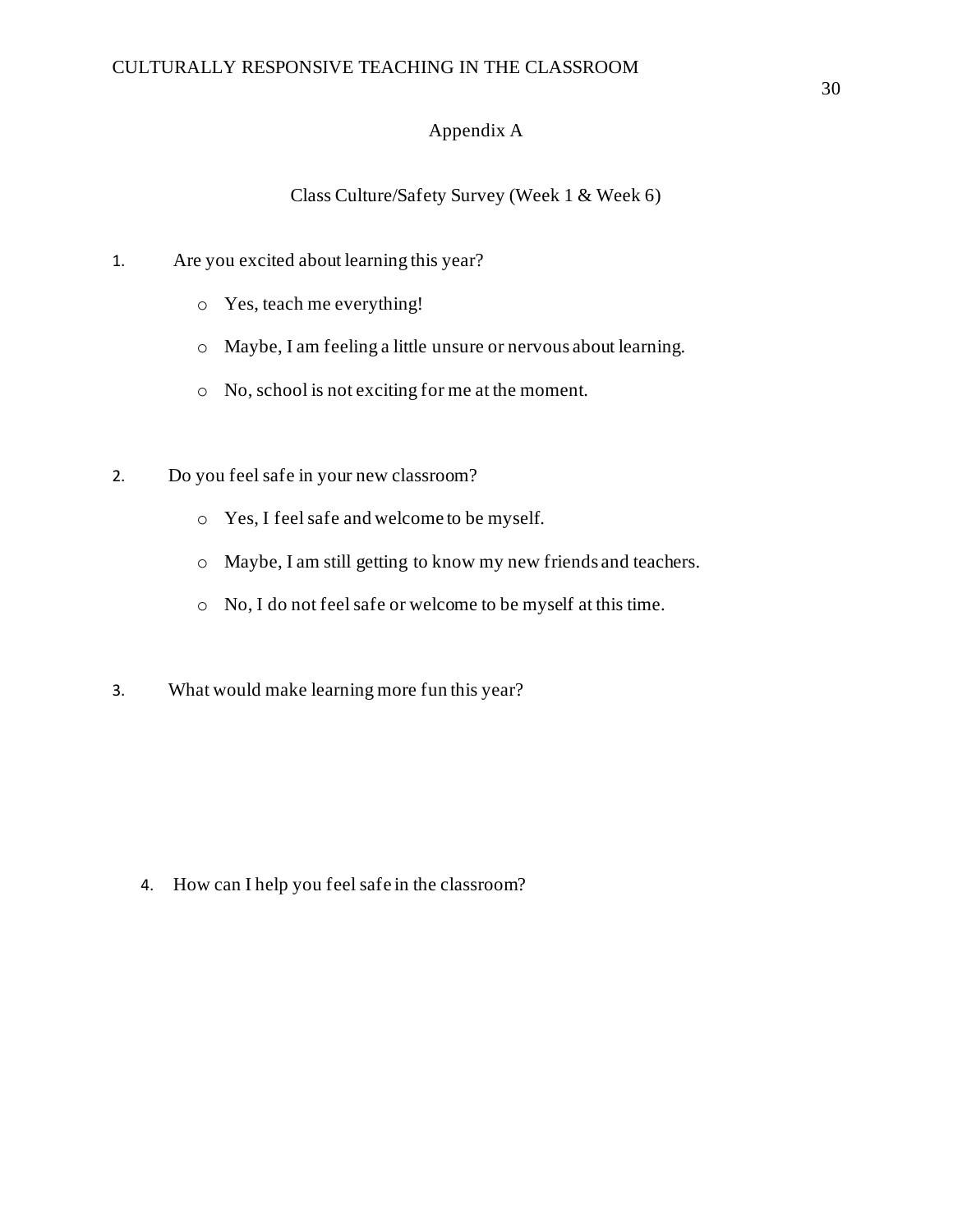| Appendix B                            |
|---------------------------------------|
| <b>Engagement Tracker</b>             |
| Weeks 1 & 2 before CRT is implemented |

## DAYS

| Student          | $\overline{1}$ | $\sqrt{2}$ | $\overline{3}$ | $\overline{4}$ | $\mathfrak{S}$ | $\sqrt{6}$ | $\boldsymbol{7}$ | $8\,$ | $\mathbf{9}$ | 10 |  |  |  |  |  |
|------------------|----------------|------------|----------------|----------------|----------------|------------|------------------|-------|--------------|----|--|--|--|--|--|
| $\overline{S1}$  |                |            |                |                |                |            |                  |       |              |    |  |  |  |  |  |
| $\overline{S2}$  |                |            |                |                |                |            |                  |       |              |    |  |  |  |  |  |
| S3               |                |            |                |                |                |            |                  |       |              |    |  |  |  |  |  |
| S <sub>4</sub>   |                |            |                |                |                |            |                  |       |              |    |  |  |  |  |  |
| S <sub>5</sub>   |                |            |                |                |                |            |                  |       |              |    |  |  |  |  |  |
| S <sub>6</sub>   |                |            |                |                |                |            |                  |       |              |    |  |  |  |  |  |
| $\overline{S7}$  |                |            |                |                |                |            |                  |       |              |    |  |  |  |  |  |
| S8               |                |            |                |                |                |            |                  |       |              |    |  |  |  |  |  |
| $\overline{S9}$  |                |            |                |                |                |            |                  |       |              |    |  |  |  |  |  |
| <b>S10</b>       |                |            |                |                |                |            |                  |       |              |    |  |  |  |  |  |
| S11              |                |            |                |                |                |            |                  |       |              |    |  |  |  |  |  |
| $\overline{S12}$ |                |            |                |                |                |            |                  |       |              |    |  |  |  |  |  |
| S13              |                |            |                |                |                |            |                  |       |              |    |  |  |  |  |  |
| S14              |                |            |                |                |                |            |                  |       |              |    |  |  |  |  |  |
| S15              |                |            |                |                |                |            |                  |       |              |    |  |  |  |  |  |
| S16              |                |            |                |                |                |            |                  |       |              |    |  |  |  |  |  |
| Total            |                |            |                |                |                |            |                  |       |              |    |  |  |  |  |  |